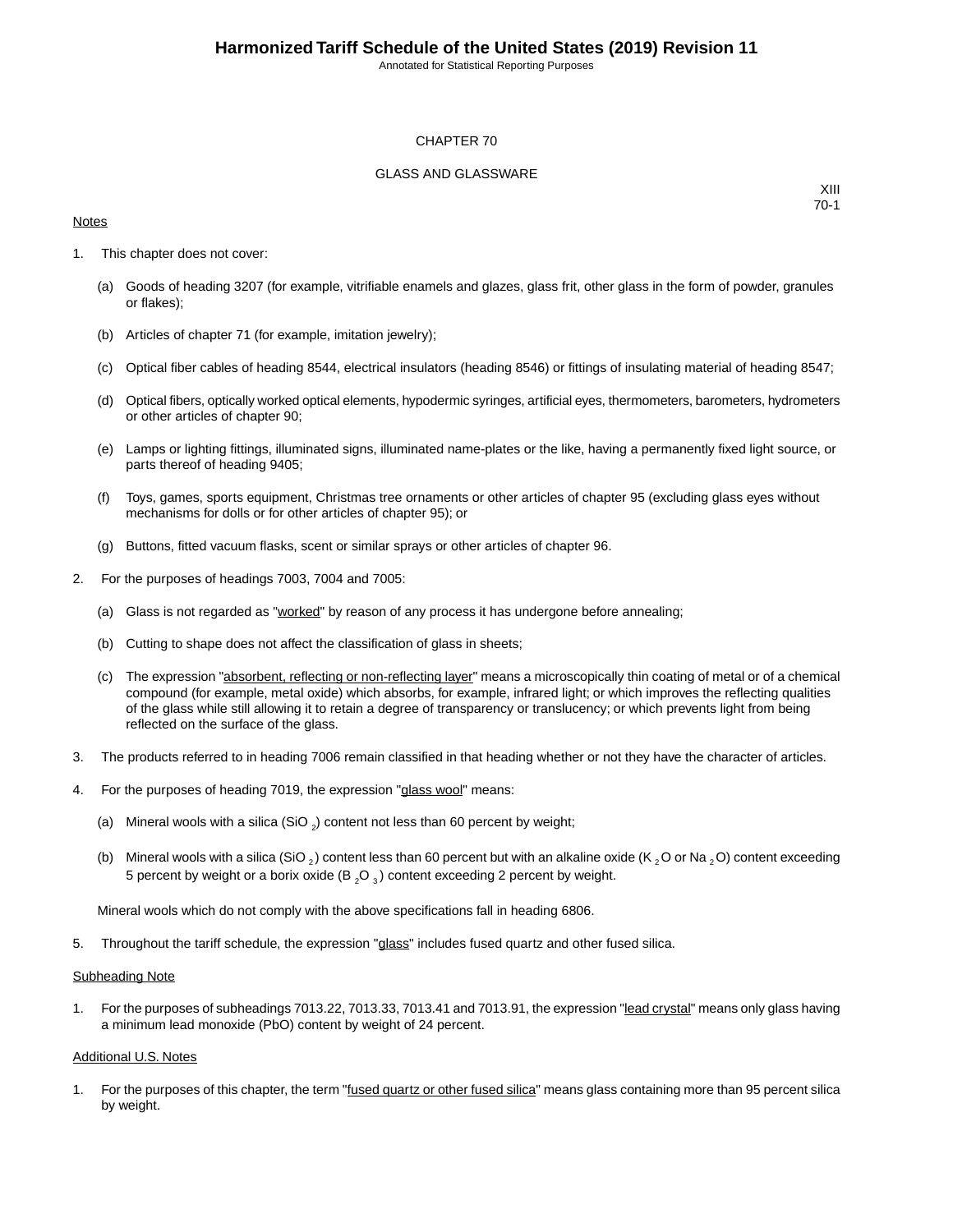Annotated for Statistical Reporting Purposes

Additional U.S. Notes (con.) XIII 70-2

- 2. For the purposes of headings 7003 through 7005, the expression "colored throughout the mass" refers to glass that has a transmittance of normally incident light of less than 66 percent at one or more wavelengths from 400 to 700 millimicrons, inclusive, or a transmittance of less than 80 percent at one or more wavelengths from 525 to 575 millimicrons, inclusive, for glass 6 mm in thickness, or of the equivalent transmittances for any other thickness, provided that, in determining such light transmittances, the effect of surface irregularities or configurations, or of other surface treatment (except flashing applied prior to solidification) and the effect of wire netting within the glass, shall be eliminated.
- 3. For the purposes of headings 7003 and 7004, glass of the same size and thickness imported in any shipment in quantities over 4.6  $m^2$  shall be denied entry unless it is--
	- (a) Packed in units containing, as nearly as the particular size permits, 4.6  $m^2$ , or multiples thereof; or
	- (b) Packed in units containing multiples of the number of sheets of the same size and thickness which would be contained in a unit if packed to contain, as nearly as such size permits, 4.6 or 9.3  $m^2$ ; or
	- (c) Otherwise packed in a manner which conforms to the packing practices of the domestic glass industry as determined and published from time to time by the Secretary of the Treasury.
- 4. For the purposes of heading 7005, the expression "polished," as used with reference to glass, refers to glass one or both of the surfaces of which have been made smooth and glossy, in whole or in part, by abrasive or chemical means or by floating the glass over molten metal.
- 5. For the purposes of subheading 7018.10.20, the term "imitation precious or semiprecious stones" means glass made into shapes suitable for use in jewelry or for other ornamental purposes in a manner similar to natural gemstones, whether or not in imitation thereof, but does not include natural gemstones, synthetic gemstones, reconstructed natural gemstones or imitation pearls.
- 1. For the purposes of headings 7003 and 7004, in determining the surface area of cast or rolled glass having irregular surfaces (such as corrugated glass), superficial area shall be used.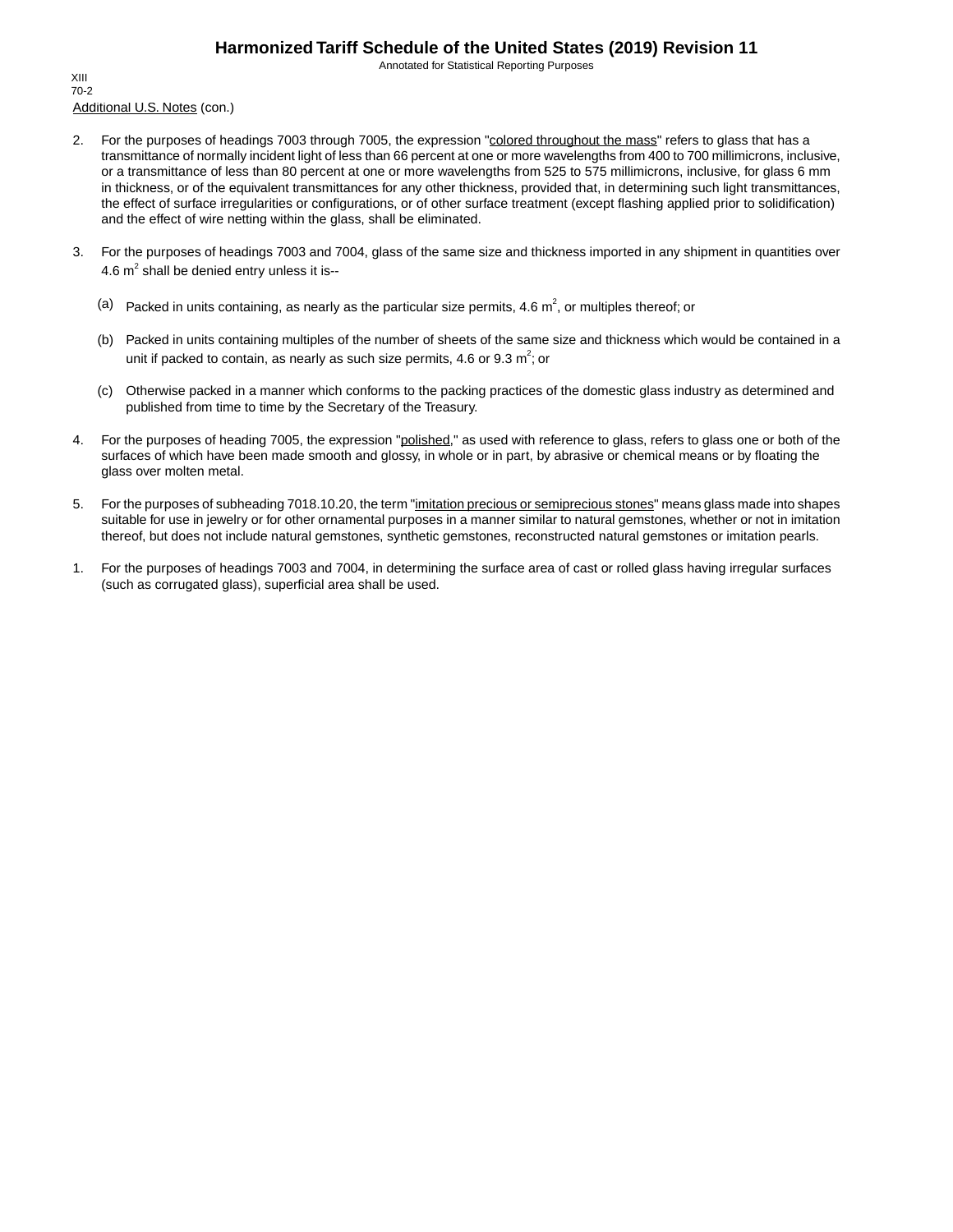Annotated for Statistical Reporting Purposes

| Heading/                 | Stat.       |                                                                                                                               | Unit                |                     | Rates of Duty                          |                |
|--------------------------|-------------|-------------------------------------------------------------------------------------------------------------------------------|---------------------|---------------------|----------------------------------------|----------------|
| Subheading               | Suf-<br>fix | <b>Article Description</b>                                                                                                    | of<br>Quantity      | General             | Special                                | $\overline{2}$ |
| 7001.00                  |             | Cullet and other waste and scrap of glass; glass in the mass:                                                                 |                     |                     |                                        |                |
|                          |             | Glass in the mass:                                                                                                            |                     |                     |                                        |                |
| 7001.00.10 00            |             |                                                                                                                               |                     |                     |                                        | 30%            |
| 7001.00.20 00            |             |                                                                                                                               | kg 3% <sup>1/</sup> |                     | Free (A, AU, BH,                       | 50%            |
|                          |             |                                                                                                                               |                     |                     | CA, CL, CO, D, E,                      |                |
|                          |             |                                                                                                                               |                     |                     | IL, JO, KR, MA,<br>MX, OM, P, PA,      |                |
|                          |             |                                                                                                                               |                     |                     | PE, SG)                                |                |
| 7001.00.50 00            |             |                                                                                                                               |                     |                     |                                        | 10%            |
| 7002                     |             | Glass in balls (other than microspheres of heading 7018), rods                                                                |                     |                     |                                        |                |
|                          |             | or tubes, unworked:                                                                                                           |                     |                     |                                        |                |
| 7002.10<br>7002.10.10 00 |             | Balls:                                                                                                                        |                     |                     |                                        |                |
|                          |             |                                                                                                                               |                     |                     | Free (A+, AU, BH,<br>CA, CL, CO, D, E, | 60%            |
|                          |             |                                                                                                                               |                     |                     | IL, JO, KR, MA,                        |                |
|                          |             |                                                                                                                               |                     |                     | MX, OM, P, PA,                         |                |
|                          |             |                                                                                                                               |                     |                     | PE, SG)                                |                |
| 7002.10.20 00            |             |                                                                                                                               |                     |                     |                                        | 55%            |
| 7002.20<br>7002.20.10 00 |             | Rods:                                                                                                                         |                     |                     |                                        | 40%            |
|                          |             |                                                                                                                               |                     |                     |                                        |                |
| 7002.20.50 00            |             |                                                                                                                               |                     |                     | Free (A, AU, BH,<br>CA, CL, CO, D, E,  | 65%            |
|                          |             |                                                                                                                               |                     |                     | IL, JO, KR, MA,                        |                |
|                          |             |                                                                                                                               |                     |                     | MX, OM, P, PA,                         |                |
|                          |             |                                                                                                                               |                     |                     | PE, SG)                                |                |
| 7002.31.00 00            |             | Tubes:                                                                                                                        |                     |                     |                                        | 40%            |
|                          |             |                                                                                                                               |                     |                     |                                        |                |
| 7002.32.00 00            |             | Of other glass having a linear coefficient of expansion<br>not exceeding 5 x 10 <sup>-6</sup> per Kelvin within a temperature |                     |                     |                                        |                |
|                          |             |                                                                                                                               |                     |                     | Free (A, AU, BH,                       | 65%            |
|                          |             |                                                                                                                               |                     |                     | CA, CL, CO, D, E,                      |                |
|                          |             |                                                                                                                               |                     |                     | IL, JO, KR, MA,                        |                |
|                          |             |                                                                                                                               |                     |                     | MX, OM, P, PA,<br>PE, SG)              |                |
| 7002.39.00               |             |                                                                                                                               |                     | $6\%$ <sup>1/</sup> | Free (A, AU, BH,                       | 65%            |
|                          |             |                                                                                                                               |                     |                     | CA, CL, CO, D, E,                      |                |
|                          |             |                                                                                                                               |                     |                     | IL, JO, KR, MA,                        |                |
|                          |             |                                                                                                                               |                     |                     | MX, OM, P, PA,<br>PE, SG)              |                |
|                          | 10          | Of a length not exceeding 200 mm                                                                                              | No.                 |                     |                                        |                |
|                          | 90          |                                                                                                                               | <b>kg</b>           |                     |                                        |                |
|                          |             |                                                                                                                               |                     |                     |                                        |                |
|                          |             |                                                                                                                               |                     |                     |                                        |                |
|                          |             |                                                                                                                               |                     |                     |                                        |                |
|                          |             |                                                                                                                               |                     |                     |                                        |                |
|                          |             |                                                                                                                               |                     |                     |                                        |                |
|                          |             |                                                                                                                               |                     |                     |                                        |                |
|                          |             |                                                                                                                               |                     |                     |                                        |                |
|                          |             |                                                                                                                               |                     |                     |                                        |                |
|                          |             |                                                                                                                               |                     |                     |                                        |                |
|                          |             |                                                                                                                               |                     |                     |                                        |                |
|                          |             |                                                                                                                               |                     |                     |                                        |                |
|                          |             |                                                                                                                               |                     |                     |                                        |                |
|                          |             |                                                                                                                               |                     |                     |                                        |                |
|                          |             |                                                                                                                               |                     |                     |                                        |                |
|                          |             |                                                                                                                               |                     |                     |                                        |                |
|                          |             |                                                                                                                               |                     |                     |                                        |                |
|                          |             |                                                                                                                               |                     |                     |                                        |                |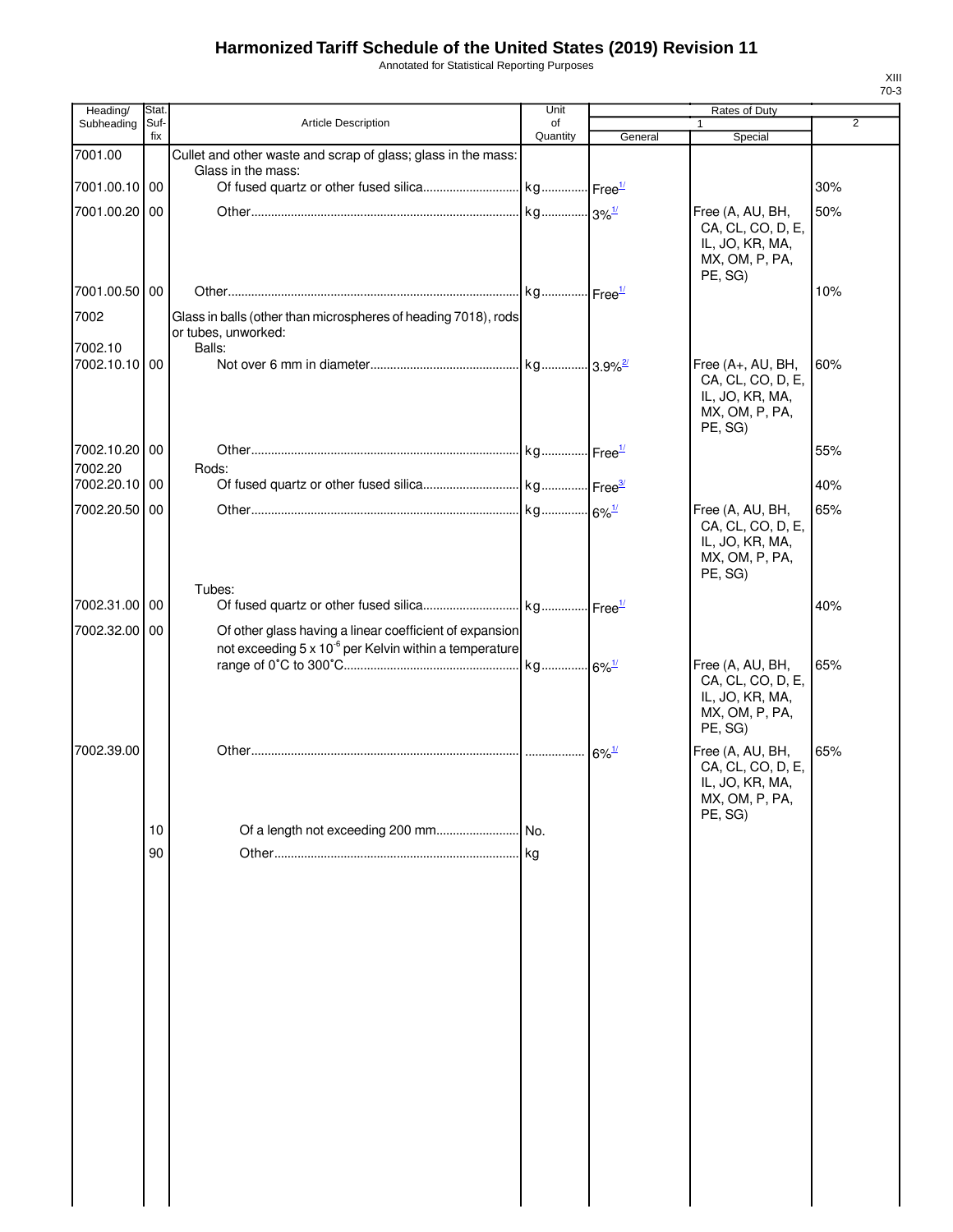Annotated for Statistical Reporting Purposes

| Heading/              | Stat.       |                                                                                                                                                                                                                                          | Unit                                   |                       | Rates of Duty                                                                                |                |
|-----------------------|-------------|------------------------------------------------------------------------------------------------------------------------------------------------------------------------------------------------------------------------------------------|----------------------------------------|-----------------------|----------------------------------------------------------------------------------------------|----------------|
| Subheading            | Suf-<br>fix | <b>Article Description</b>                                                                                                                                                                                                               | of<br>Quantity                         | General               | $\mathbf{1}$<br>Special                                                                      | 2              |
| 7003<br>7003.12.00 00 |             | Cast glass and rolled glass, in sheets or profiles, whether or<br>not having an absorbent, reflecting or non-reflecting layer, but<br>not otherwise worked:<br>Nonwired sheets:<br>Colored throughout the mass (body tinted), opacified, |                                        |                       |                                                                                              |                |
|                       |             | flashed or having an absorbent, reflecting or                                                                                                                                                                                            | $m2$                                   | $1.4\%$ <sup>1/</sup> | Free (A, AU, B, BH,<br>CA, CL, CO, D, E,<br>IL, JO, KR, MA,<br>MX, OM, P, PA,<br>PE, SG)     | 12%            |
| 7003.19.00 00         |             |                                                                                                                                                                                                                                          | $m2$ .                                 | $1.3\%$ <sup>1/</sup> | Free (A, AU, B, BH, 21%<br>CA, CL, CO, D, E,<br>IL, JO, KR, MA,<br>MX, OM, P, PA,<br>PE, SG) |                |
| 7003.20.00 00         |             |                                                                                                                                                                                                                                          |                                        |                       | Free (A, AU, B, BH, 21%<br>CA, CL, CO, D, E,<br>IL, JO, KR, MA,<br>MX, OM, P, PA,<br>PE, SG) |                |
| 7003.30.00 00         |             |                                                                                                                                                                                                                                          | $m2$ .                                 | $6.3\%$ <sup>1/</sup> | Free (A, AU, B, BH, 60%<br>CA, CL, CO, D, E,<br>IL, JO, KR, MA,<br>MX, OM, P, PA,<br>PE, SG) |                |
| 7004                  |             | Drawn glass and blown glass, in sheets, whether or not having<br>an absorbent, reflecting or non-reflecting layer, but not<br>otherwise worked:                                                                                          |                                        |                       |                                                                                              |                |
| 7004.20               |             | Glass, colored throughout the mass (body tinted),<br>opacified, flashed or having an absorbent, reflecting or<br>non-reflecting layer:                                                                                                   |                                        |                       |                                                                                              |                |
| 7004.20.10 00         |             | Having an absorbent, reflecting or non-reflecting<br>Other:                                                                                                                                                                              | m <sup>2</sup> Free <sup>1/</sup>      |                       |                                                                                              | 60%            |
| 7004.20.20            |             |                                                                                                                                                                                                                                          |                                        |                       | Free (A, AU, BH,<br>CA, CL, CO, D, E,<br>IL, JO, KR, MA,<br>MX, OM, P, PA,<br>PE, SG)        | $6.2¢/kg + 5%$ |
|                       | 10<br>20    | Measuring less than 5 mm in thickness<br>Measuring 5 mm and over in thickness                                                                                                                                                            | m <sup>2</sup><br>kg<br>m <sup>2</sup> |                       |                                                                                              |                |
| 7004.20.50            | 00          |                                                                                                                                                                                                                                          | $\frac{kg}{m^2}$ .                     | $7.2\%$ <sup>1/</sup> | Free (A, AU, B, BH,<br>CA, CL, CO, D, E,<br>IL, JO, KR, MA,<br>MX, OM, P, PA,                | 60%            |
|                       |             |                                                                                                                                                                                                                                          |                                        |                       | PE, SG)                                                                                      |                |
|                       |             |                                                                                                                                                                                                                                          |                                        |                       |                                                                                              |                |
|                       |             |                                                                                                                                                                                                                                          |                                        |                       |                                                                                              |                |
|                       |             |                                                                                                                                                                                                                                          |                                        |                       |                                                                                              |                |
|                       |             |                                                                                                                                                                                                                                          |                                        |                       |                                                                                              |                |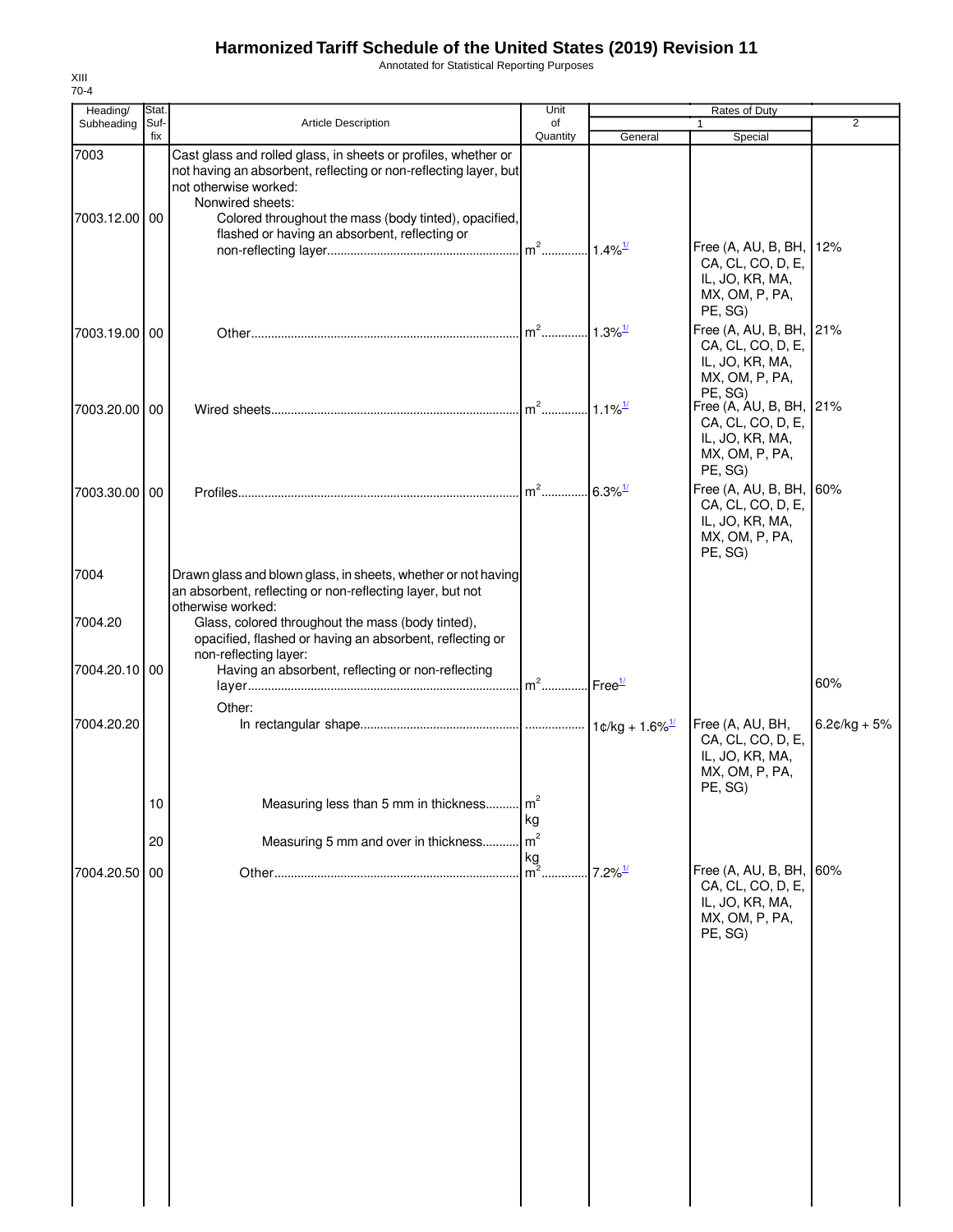Annotated for Statistical Reporting Purposes

| Heading/      | Stat.       |                                                                                                                                                        | Unit                 |                          | Rates of Duty                                                                            |         |
|---------------|-------------|--------------------------------------------------------------------------------------------------------------------------------------------------------|----------------------|--------------------------|------------------------------------------------------------------------------------------|---------|
| Subheading    | Suf-<br>fix | Article Description                                                                                                                                    | οf<br>Quantity       | General                  | $\mathbf{1}$<br>Special                                                                  | 2       |
| 7004 (con.)   |             | Drawn glass and blown glass, in sheets, whether or not having<br>an absorbent, reflecting or non-reflecting layer, but not<br>otherwise worked: (con.) |                      |                          |                                                                                          |         |
| 7004.90       |             | Other glass:<br>In rectangular shape:<br>Measuring not over 1.5 mm in thickness:                                                                       |                      |                          |                                                                                          |         |
| 7004.90.05 00 |             | Measuring not over 0.26 $m^2$ in area   m <sup>2</sup>   Free <sup>1/</sup>                                                                            | kg                   |                          |                                                                                          | 3.3¢/kg |
| 7004.90.10 00 |             |                                                                                                                                                        | kg                   |                          |                                                                                          | 4.2¢/kg |
| 7004.90.15 00 |             | Measuring over 1.5 but not over 2 mm in thickness:<br>Measuring not over 0.26 m <sup>2</sup> in area                                                   | $m^2$<br>kg          | Free <sup>1/</sup>       |                                                                                          | 4.6¢/kg |
| 7004.90.20 00 |             |                                                                                                                                                        | kg                   |                          |                                                                                          | 5.5¢/kg |
| 7004.90.25    |             | Measuring over 2 but not over 3.5 mm in                                                                                                                |                      | $0.7$ ¢/kg $\frac{1}{2}$ | Free (A, AU, BH,<br>CA, CL, CO, D, E,<br>IL, JO, KR, MA,<br>MX, OM, P, PA,<br>PE, SG)    | 5.3¢/kg |
|               | 10          |                                                                                                                                                        | kg                   |                          |                                                                                          |         |
|               | 20          | Measuring over 0.26 but not over 0.58 m <sup>2</sup> in                                                                                                | m <sup>2</sup><br>kg |                          |                                                                                          |         |
|               | 50          | Measuring over 0.58 m <sup>2</sup> in area<br>Measuring over 3.5 mm in thickness:                                                                      | m <sup>2</sup><br>kg |                          |                                                                                          |         |
| 7004.90.30    | 10          | Measuring not over 0.26 m <sup>2</sup> in area:<br>Measuring over 3.5 but not over 5 mm                                                                |                      |                          |                                                                                          | 3.3¢/kg |
|               |             |                                                                                                                                                        | m <sup>2</sup><br>kg |                          |                                                                                          |         |
|               | 20          | Measuring over 5 mm in thickness                                                                                                                       | m <sup>2</sup><br>kg |                          |                                                                                          |         |
|               | 50          | Measuring over 0.26 but not over 0.65 m <sup>2</sup>                                                                                                   | $m^2$<br>kg          |                          |                                                                                          |         |
| 7004.90.40 00 |             | Measuring over 0.65 m <sup>2</sup> in area                                                                                                             | $m2$ .<br>kg         | Free <sup>1/</sup>       |                                                                                          | 5.3¢/kg |
| 7004.90.50 00 |             |                                                                                                                                                        | $m2$                 | $5\%$ <sup>1/</sup>      | Free (A, AU, B, BH,<br>CA, CL, CO, D, E,<br>IL, JO, KR, MA,<br>MX, OM, P, PA,<br>PE, SG) | 60%     |
|               |             |                                                                                                                                                        |                      |                          |                                                                                          |         |
|               |             |                                                                                                                                                        |                      |                          |                                                                                          |         |
|               |             |                                                                                                                                                        |                      |                          |                                                                                          |         |
|               |             |                                                                                                                                                        |                      |                          |                                                                                          |         |
|               |             |                                                                                                                                                        |                      |                          |                                                                                          |         |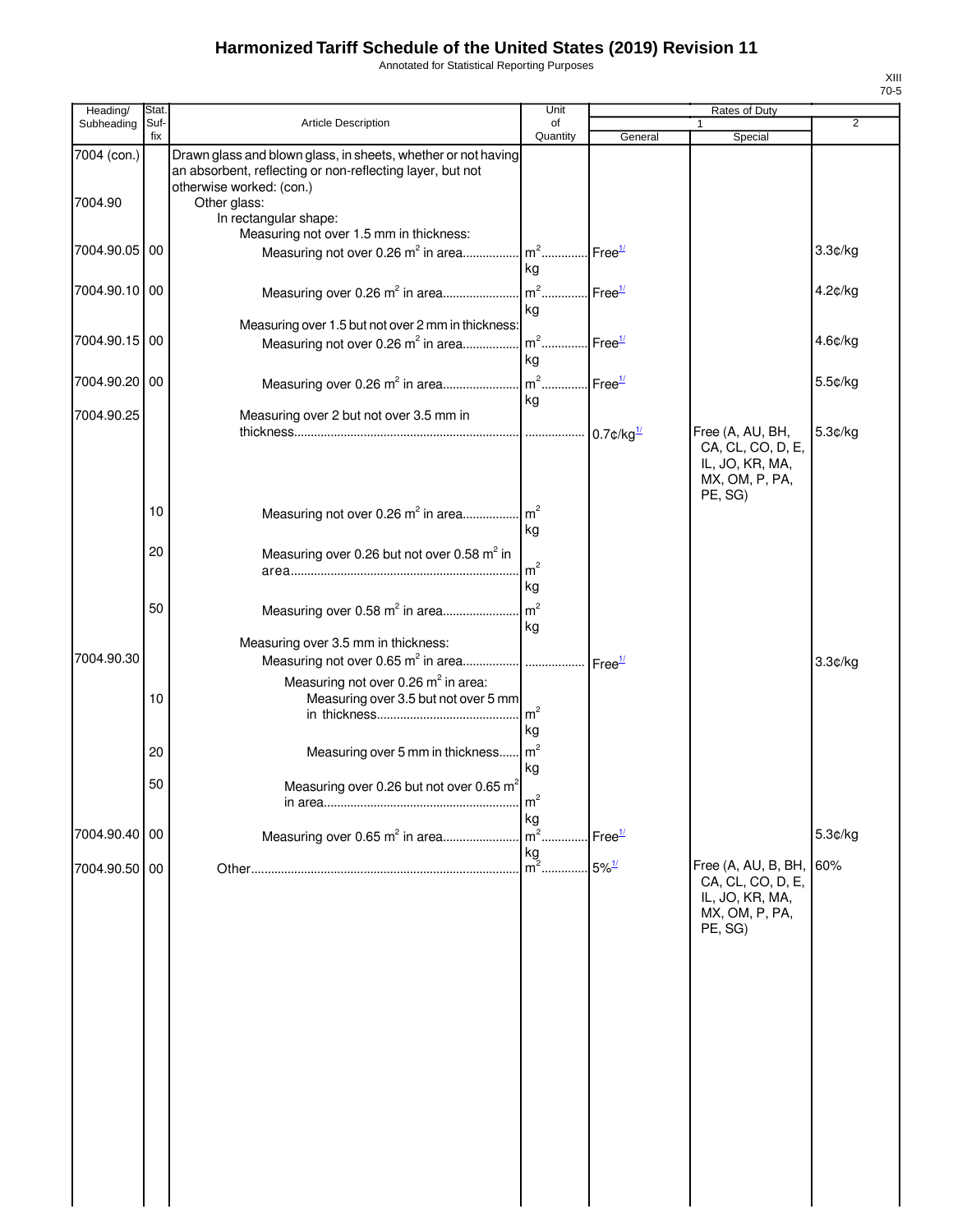Annotated for Statistical Reporting Purposes

| Heading/      | Stat.       |                                                                                                                                                                      | Unit                  | Rates of Duty         |                                                                                              |                |  |
|---------------|-------------|----------------------------------------------------------------------------------------------------------------------------------------------------------------------|-----------------------|-----------------------|----------------------------------------------------------------------------------------------|----------------|--|
| Subheading    | Suf-<br>fix | Article Description                                                                                                                                                  | $\circ$ f<br>Quantity | General               | 1<br>Special                                                                                 | $\overline{2}$ |  |
| 7005          |             | Float glass and surface ground or polished glass, in sheets,<br>whether or not having an absorbent, reflecting or non-reflecting<br>layer, but not otherwise worked: |                       |                       |                                                                                              |                |  |
| 7005.10       |             | Nonwired glass, having an absorbent, reflecting or                                                                                                                   |                       |                       |                                                                                              |                |  |
| 7005.10.40 00 |             | non-reflecting layer:<br>Suitable for use in liquid crystal displays, measuring                                                                                      |                       |                       |                                                                                              |                |  |
|               |             | not over 1.2 mm in thickness and not over 0.8 m <sup>2</sup> in                                                                                                      |                       |                       |                                                                                              |                |  |
|               |             |                                                                                                                                                                      | $m2$                  | Free <sup>1/</sup>    |                                                                                              | 60%            |  |
| 7005.10.80 00 |             |                                                                                                                                                                      | $m2$                  | $4.4\%$ <sup>1/</sup> | Free (A, AU, B, BH, 60%<br>CA, CL, CO, D, E,<br>IL, JO, KR, MA,<br>MX, OM, P, PA,<br>PE, SG) |                |  |
|               |             |                                                                                                                                                                      |                       |                       |                                                                                              |                |  |
|               |             |                                                                                                                                                                      |                       |                       |                                                                                              |                |  |
|               |             |                                                                                                                                                                      |                       |                       |                                                                                              |                |  |
|               |             |                                                                                                                                                                      |                       |                       |                                                                                              |                |  |
|               |             |                                                                                                                                                                      |                       |                       |                                                                                              |                |  |
|               |             |                                                                                                                                                                      |                       |                       |                                                                                              |                |  |
|               |             |                                                                                                                                                                      |                       |                       |                                                                                              |                |  |
|               |             |                                                                                                                                                                      |                       |                       |                                                                                              |                |  |
|               |             |                                                                                                                                                                      |                       |                       |                                                                                              |                |  |
|               |             |                                                                                                                                                                      |                       |                       |                                                                                              |                |  |
|               |             |                                                                                                                                                                      |                       |                       |                                                                                              |                |  |
|               |             |                                                                                                                                                                      |                       |                       |                                                                                              |                |  |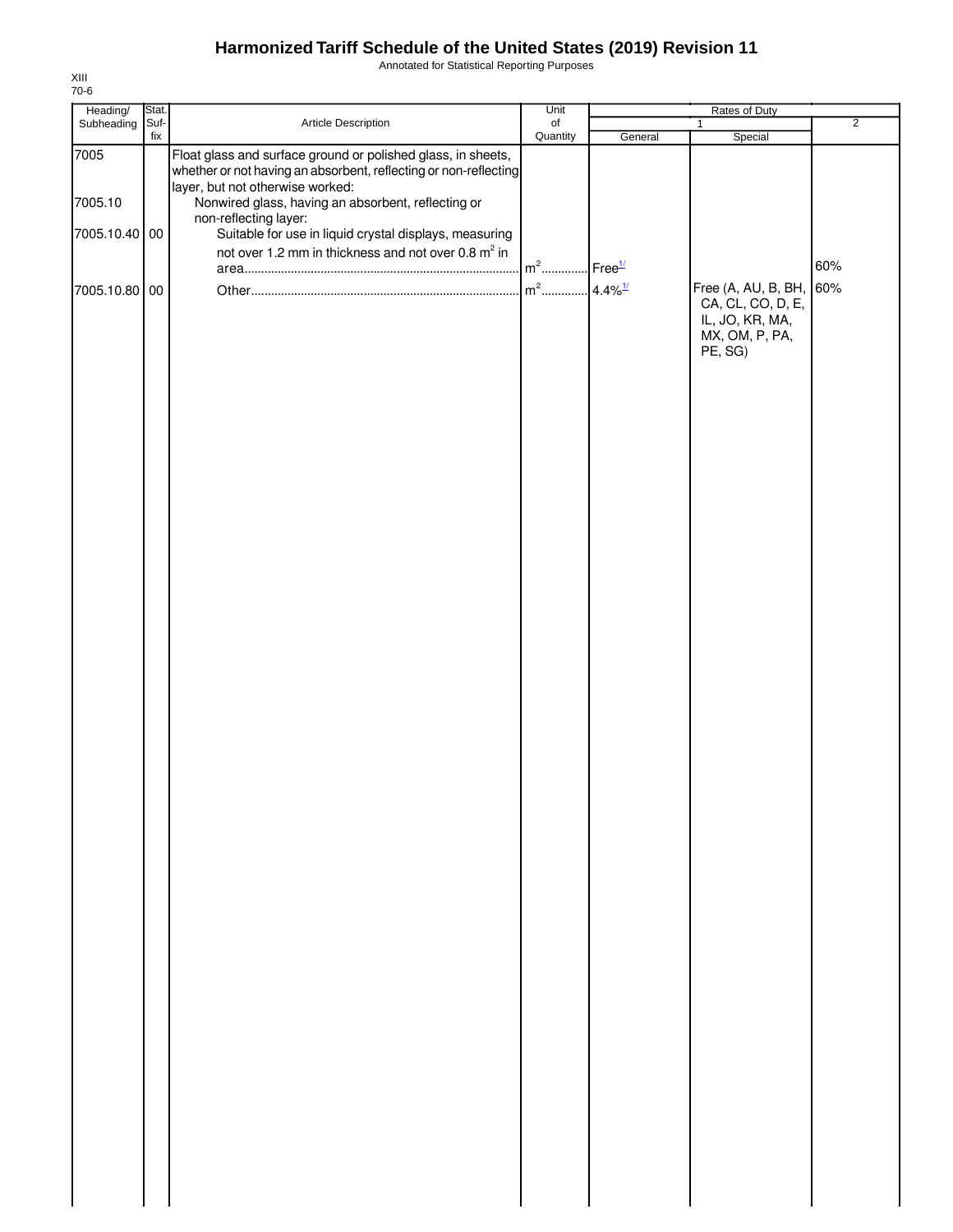Annotated for Statistical Reporting Purposes

| Heading/               | Stat.       |                                                                                                                                                                                                                                                               | Unit            |                           | <b>Rates of Duty</b>                                                                                                                                          |                       |
|------------------------|-------------|---------------------------------------------------------------------------------------------------------------------------------------------------------------------------------------------------------------------------------------------------------------|-----------------|---------------------------|---------------------------------------------------------------------------------------------------------------------------------------------------------------|-----------------------|
| Subheading             | Suf-<br>fix | <b>Article Description</b>                                                                                                                                                                                                                                    | of<br>Quantity  | General                   | $\mathbf{1}$<br>Special                                                                                                                                       | 2                     |
| 7005 (con.)<br>7005.21 |             | Float glass and surface ground or polished glass, in sheets,<br>whether or not having an absorbent, reflecting or non-reflecting<br>layer, but not otherwise worked: (con.)<br>Other nonwired glass:<br>Colored throughout the mass (body tinted), opacified, |                 |                           |                                                                                                                                                               |                       |
|                        |             | flashed or merely surface ground:                                                                                                                                                                                                                             |                 |                           |                                                                                                                                                               |                       |
| 7005.21.10             |             | Measuring less than 10 mm in thickness   14.5¢/m <sup>2</sup> + 0.4% <sup>1/</sup>   Free (A+, AU, B, BH,   \$2.13/m <sup>2</sup> + 5%                                                                                                                        |                 |                           | CA, CL, CO, D, E,<br>IL, JO, KR, MA,<br>MX, OM, P, PA,<br>PE, SG)                                                                                             |                       |
|                        | 10          | Measuring less than 5 mm in thickness m <sup>2</sup>                                                                                                                                                                                                          |                 |                           |                                                                                                                                                               |                       |
|                        | 30          | Measuring 5 mm or more but less than 10 mm                                                                                                                                                                                                                    | $\mathsf{Im}^2$ |                           |                                                                                                                                                               |                       |
| 7005.21.20 00          |             |                                                                                                                                                                                                                                                               |                 |                           | Free (A+, AU, BH,<br>CA, CL, CO, D, E,<br>IL, JO, KR, MA,<br>MX, OM, P, PA,<br>PE, SG)                                                                        | 55%                   |
| 7005.29                |             | Other:<br>Measuring less than 10 mm in thickness:                                                                                                                                                                                                             |                 |                           |                                                                                                                                                               |                       |
| 7005.29.04             |             | Measuring not over 0.65 m in area:<br>Suitable for use in liquid crystal                                                                                                                                                                                      |                 | Free <sup>1/</sup>        |                                                                                                                                                               | \$1.35/m <sup>2</sup> |
|                        | 10          | Measuring not over 0.26 $m^2$ in area $m^2$                                                                                                                                                                                                                   |                 |                           |                                                                                                                                                               |                       |
|                        | 50          | Measuring over 0.26 m <sup>2</sup> but not over                                                                                                                                                                                                               |                 |                           |                                                                                                                                                               |                       |
|                        |             |                                                                                                                                                                                                                                                               |                 |                           |                                                                                                                                                               |                       |
| 7005.29.08             |             |                                                                                                                                                                                                                                                               |                 | 18.7 $\frac{m^2}{l}$      | Free (A+, AU, B, BH, $$1.35/m^2$<br>CA, CL, CO, D, E,<br>IL, JO, KR, MA,<br>MX, OM, P, PA,<br>PE, SG)                                                         |                       |
|                        | 10          | Measuring not over 0.26 m <sup>2</sup> in area m <sup>2</sup>                                                                                                                                                                                                 |                 |                           |                                                                                                                                                               |                       |
|                        | 50          | Measuring over 0.26 m <sup>2</sup> but not over                                                                                                                                                                                                               |                 |                           |                                                                                                                                                               |                       |
|                        |             |                                                                                                                                                                                                                                                               |                 |                           |                                                                                                                                                               |                       |
| 7005.29.14             |             | Measuring over 0.65 $m^2$ in area:<br>Suitable for use in liquid crystal displays,                                                                                                                                                                            |                 |                           |                                                                                                                                                               |                       |
|                        | 10          | measuring not over 0.8 m <sup>2</sup> in area  Free <sup>1/</sup><br>Measuring less than 5 mm in                                                                                                                                                              |                 |                           |                                                                                                                                                               | \$2.13/ $m^2$         |
|                        | 50          | Measuring 5 mm or more but less than                                                                                                                                                                                                                          |                 |                           |                                                                                                                                                               |                       |
| 7005.29.18             |             |                                                                                                                                                                                                                                                               |                 | 14.5 $\frac{m^{21}}{2}$   | Free (A+, AU, B, BH, $$2.13/m^2$<br>CA, CL, CO, D, E,<br>IL, JO, KR, MA,<br>MX, OM, P, PA,<br>PE, SG)                                                         |                       |
|                        | 10          | Measuring less than 5 mm in                                                                                                                                                                                                                                   | $\text{Im}^2$   |                           |                                                                                                                                                               |                       |
|                        | 50          | Measuring 5 mm or more but less than                                                                                                                                                                                                                          |                 |                           |                                                                                                                                                               |                       |
| 7005.29.25 00          |             | Measuring 10 mm or more in thickness m <sup>2</sup>                                                                                                                                                                                                           |                 | $4.9\%$ <sup>1/</sup>     | Free (A, AU, BH,                                                                                                                                              | 50%                   |
| 7005.30.00 00          |             |                                                                                                                                                                                                                                                               | $m^2$           | . 29.1 $\frac{m^{24}}{2}$ | CA, CL, CO, D, E,<br>IL, JO, KR, MA,<br>MX, OM, P, PA,<br>PE, SG)<br>Free (A, AU, B, BH,<br>CA, CL, CO, D, E,<br>IL, JO, KR, MA,<br>MX, OM, P, PA,<br>PE, SG) | \$2.48/m <sup>2</sup> |
|                        |             |                                                                                                                                                                                                                                                               |                 |                           |                                                                                                                                                               |                       |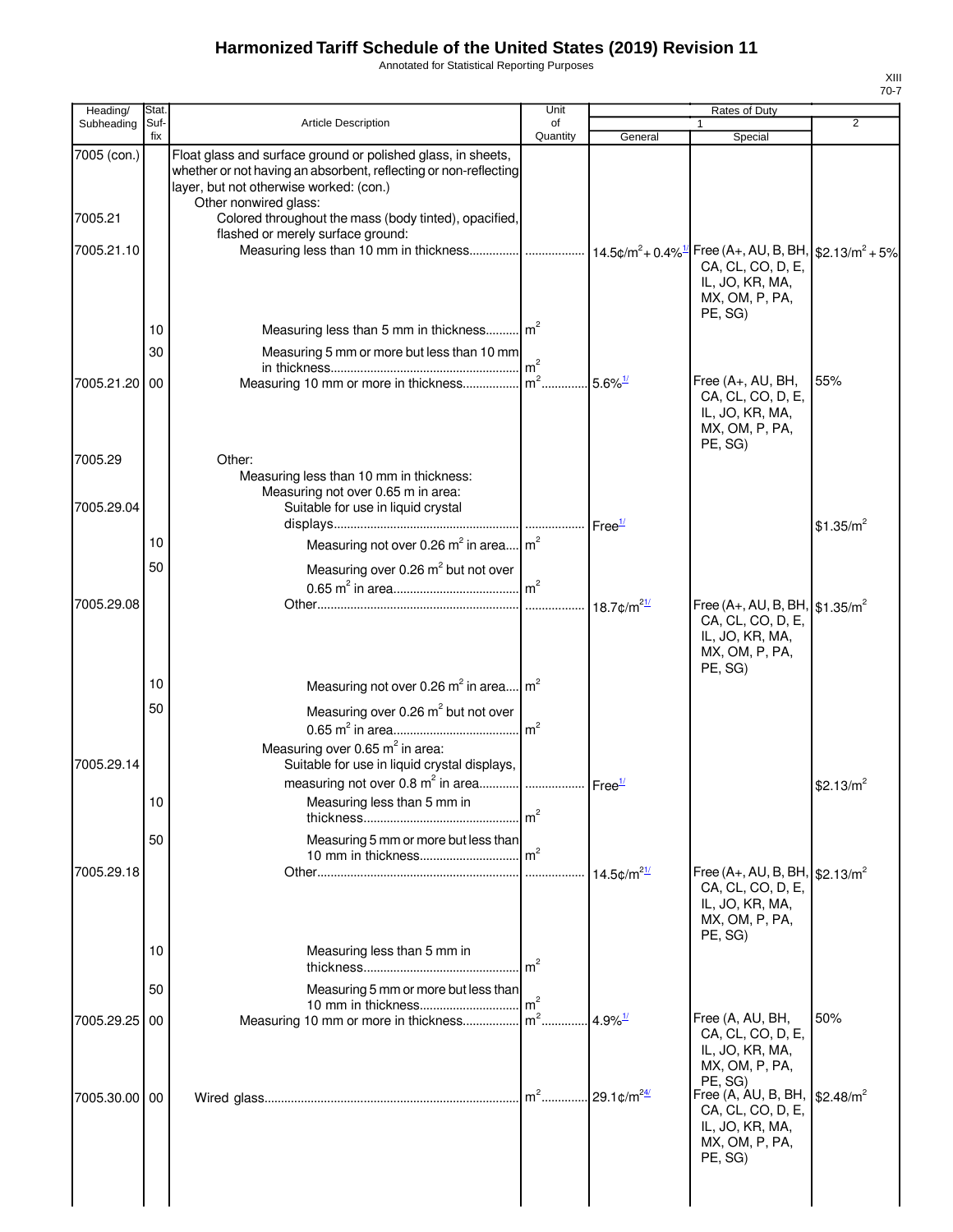Annotated for Statistical Reporting Purposes

| Heading/                 | Stat.       |                                                                                                                                                                                                                                                                                     | Unit                              |                       | Rates of Duty                                                                                    |                |
|--------------------------|-------------|-------------------------------------------------------------------------------------------------------------------------------------------------------------------------------------------------------------------------------------------------------------------------------------|-----------------------------------|-----------------------|--------------------------------------------------------------------------------------------------|----------------|
| Subheading               | Suf-<br>fix | <b>Article Description</b>                                                                                                                                                                                                                                                          | of<br>Quantity                    | General               | 1<br>Special                                                                                     | $\overline{2}$ |
| 7006.00<br>7006.00.10 00 |             | Glass of heading 7003, 7004 or 7005, bent, edge-worked,<br>engraved, drilled, enameled or otherwise worked, but not<br>framed or fitted with other materials:<br>Strips not over 15.2 cm in width, measuring over 2 mm in<br>thickness, and having all longitudinal edges ground or | m <sup>2</sup> 8.8% <sup>1/</sup> |                       | Free (A, AU, BH,<br>CA, CL, CO, D, E,<br>IL, JO, KR, MA,<br>MX, OM, P, PA,<br>PE, SG)            | 53%            |
| 7006.00.20 00            |             | Other:<br>Glass, drawn or blown and not containing wire netting                                                                                                                                                                                                                     |                                   |                       | Free (A, AU, B, BH,<br>CA, CL, CO, D, E,<br>IL, JO, KR, MA,<br>MX, OM, P, PA,<br>PE, SG)         | 60%            |
| 7006.00.40               | 10          | Having an absorbent or reflecting layer m <sup>2</sup>                                                                                                                                                                                                                              |                                   | $4.9\%$ <sup>5/</sup> | Free (A, AU, B, BH, 60%<br>CA, CL, CO, D, E,<br>IL, JO, KR, MA,<br>MX, OM, P, PA,<br>PE, SG)     |                |
| 7007                     | 50          | Safety glass, consisting of toughened (tempered) or laminated<br>glass:<br>Toughened (tempered) safety glass:                                                                                                                                                                       |                                   |                       |                                                                                                  |                |
| 7007.11.00               | 10          | Of size and shape suitable for incorporation in vehicles,                                                                                                                                                                                                                           |                                   | $5.5\%$ <sup>1/</sup> | Free (A*, AU, B, BH, 50%<br>CA, CL, CO, D, E,<br>IL, JO, KR, MA,<br>MX, OM, P, PA,<br>PE, SG)    |                |
| 7007.19.00               | 90<br>00    | Laminated safety glass:                                                                                                                                                                                                                                                             | m <sup>2</sup><br>$m2$ .          | $5\%$ <sup>1/</sup>   | Free (A, AU, BH,<br>CA, CL, CO, D, E,<br>IL, JO, KR, MA,<br>MX, OM, P, PA,<br>PE, SG)            | 50%            |
| 7007.21<br>7007.21.10    | 10          | Of size and shape suitable for incorporation in vehicles,<br>aircraft, spacecraft or vessels:<br>For motor vehicles of chapter 87                                                                                                                                                   | m <sup>2</sup>                    | $4.9\%$ <sup>1/</sup> | Free (A, AU, B, BH, 60%<br>C, CA, CL, CO, D,<br>E, IL, JO, KR, MA,<br>MX, OM, P, PA,<br>PE, SG)  |                |
| 7007.21.50               | 90<br>00    |                                                                                                                                                                                                                                                                                     | $\mathsf{Im}^2$<br>m <sup>2</sup> | $4.9\%$ <sup>1/</sup> | Free $(A, AU, B, BH,$<br>CA, CL, CO, D, E,<br>IL, JO, KR, MA,<br>MX, OM, P, PA,                  | 60%            |
| 7007.29.00               | 00          |                                                                                                                                                                                                                                                                                     | $m2$                              | $4.9\%$ <sup>1/</sup> | PE, SG)<br>Free (A, AU, BH,<br>CA, CL, CO, D, E,<br>IL, JO, KR, MA,<br>MX, OM, P, PA,<br>PE, SG) | 60%            |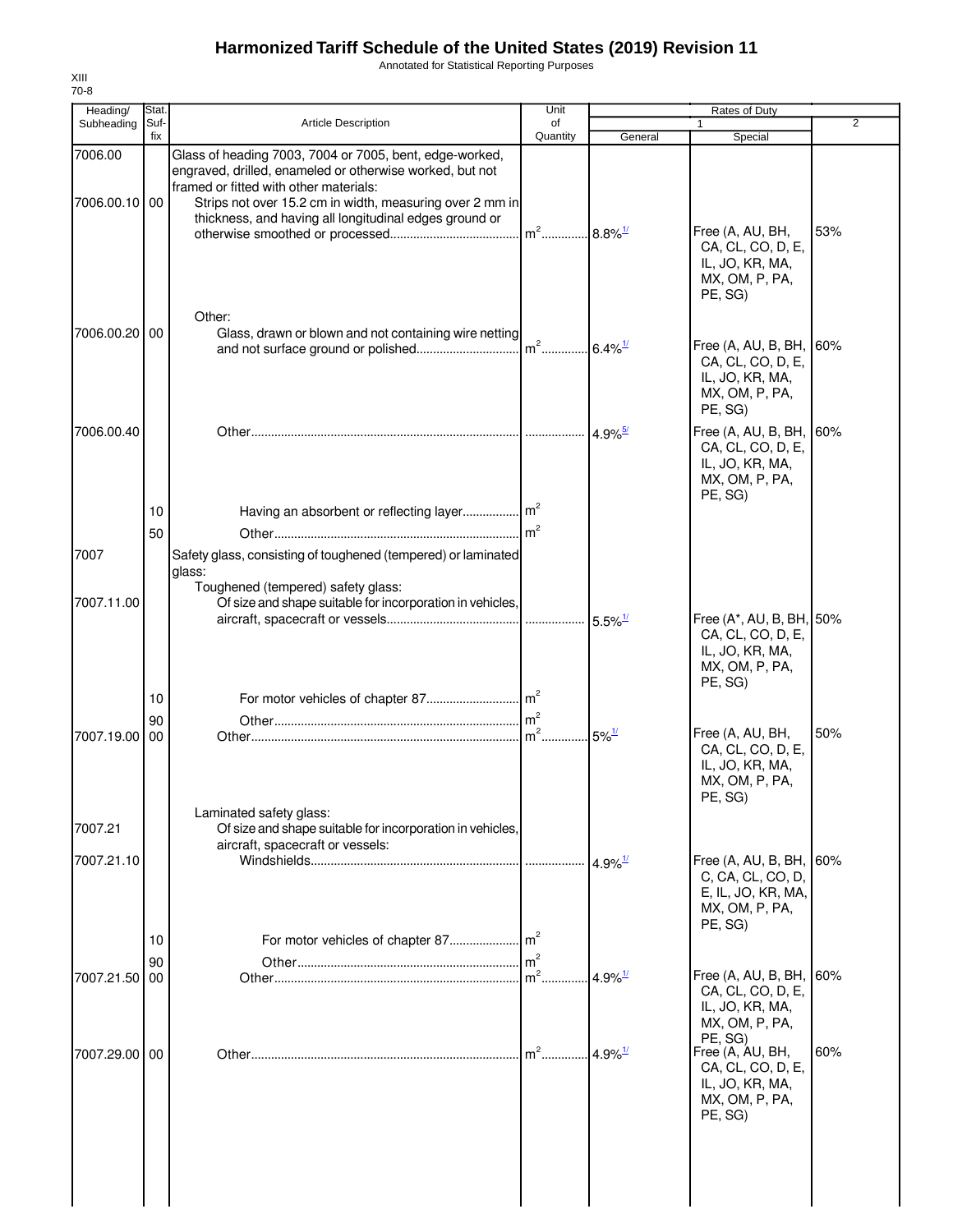Annotated for Statistical Reporting Purposes

| Heading/      | Stat.       |                                                                       | Unit                   |                                             | Rates of Duty                                                                                |                |
|---------------|-------------|-----------------------------------------------------------------------|------------------------|---------------------------------------------|----------------------------------------------------------------------------------------------|----------------|
| Subheading    | Suf-<br>fix | Article Description                                                   | of<br>Quantity         | General                                     | 1<br>Special                                                                                 | $\overline{2}$ |
|               |             |                                                                       | No                     | $3.9\%$ <sup><math>\frac{1}{2}</math></sup> | Free (A, AU, BH,<br>CA, CL, CO, D, E,<br>IL, JO, KR, MA,<br>MX, OM, P, PA,<br>PE, SG)        | 50%            |
| 7009          |             | Glass mirrors, whether or not framed, including rear-view<br>mirrors: |                        |                                             |                                                                                              |                |
| 7009.10.00 00 |             | Other:                                                                |                        |                                             | Free (A, AU, B, BH, 50%<br>CA, CL, CO, D, E,<br>IL, JO, KR, MA,<br>MX, OM, P, PA,<br>PE, SG) |                |
| 7009.91       |             | Unframed:                                                             |                        |                                             |                                                                                              |                |
| 7009.91.10    |             |                                                                       |                        | $7.8\%$ <sup>1/</sup>                       | Free (A, AU, B, BH, 50%<br>CA, CL, CO, D, E,<br>IL, JO, KR, MA,<br>MX, OM, P, PA,<br>PE, SG) |                |
|               | 10          | Containing LED or fluorescent lighting cm <sup>2</sup>                | No.                    |                                             |                                                                                              |                |
|               | 90          |                                                                       | $\text{cm}^2$<br>No.   |                                             |                                                                                              |                |
| 7009.91.50    |             |                                                                       |                        | $6.5\%$ <sup>1/</sup>                       | Free (A, AU, B, BH, 45%<br>CA, CL, CO, D, E,<br>IL, JO, KR, MA,<br>MX, OM, P, PA,<br>PE, SG) |                |
|               | 10          | Containing LED or fluorescent lighting                                | $\text{cm}^2$<br>No.   |                                             |                                                                                              |                |
|               | 90          |                                                                       | cm <sup>2</sup><br>No. |                                             |                                                                                              |                |
| 7009.92       |             | Framed:                                                               |                        |                                             |                                                                                              |                |
| 7009.92.10    |             |                                                                       |                        | $17.8\%$ <sup>1/</sup>                      | Free (A, AU, B, BH, 50%<br>CA, CL, CO, D, E,<br>IL, JO, KR, MA,<br>MX, OM, P, PA,<br>PE, SG) |                |
|               | 10          | Containing LED or fluorescent lighting cm <sup>2</sup>                | No.                    |                                             |                                                                                              |                |
|               | 90          |                                                                       | cm <sup>2</sup><br>No. |                                             |                                                                                              |                |
| 7009.92.50    |             |                                                                       |                        | $6.5\%$ <sup>1/</sup>                       | Free (A, AU, B, BH, 45%                                                                      |                |
|               |             |                                                                       |                        |                                             | CA, CL, CO, D, E,<br>IL, JO, KR, MA,<br>MX, OM, P, PA,<br>PE, SG)                            |                |
|               | 10          | Containing LED or fluorescent lighting                                | $\text{cm}^2$<br>No.   |                                             |                                                                                              |                |
|               | 90          |                                                                       | cm <sup>2</sup><br>No. |                                             |                                                                                              |                |
|               |             |                                                                       |                        |                                             |                                                                                              |                |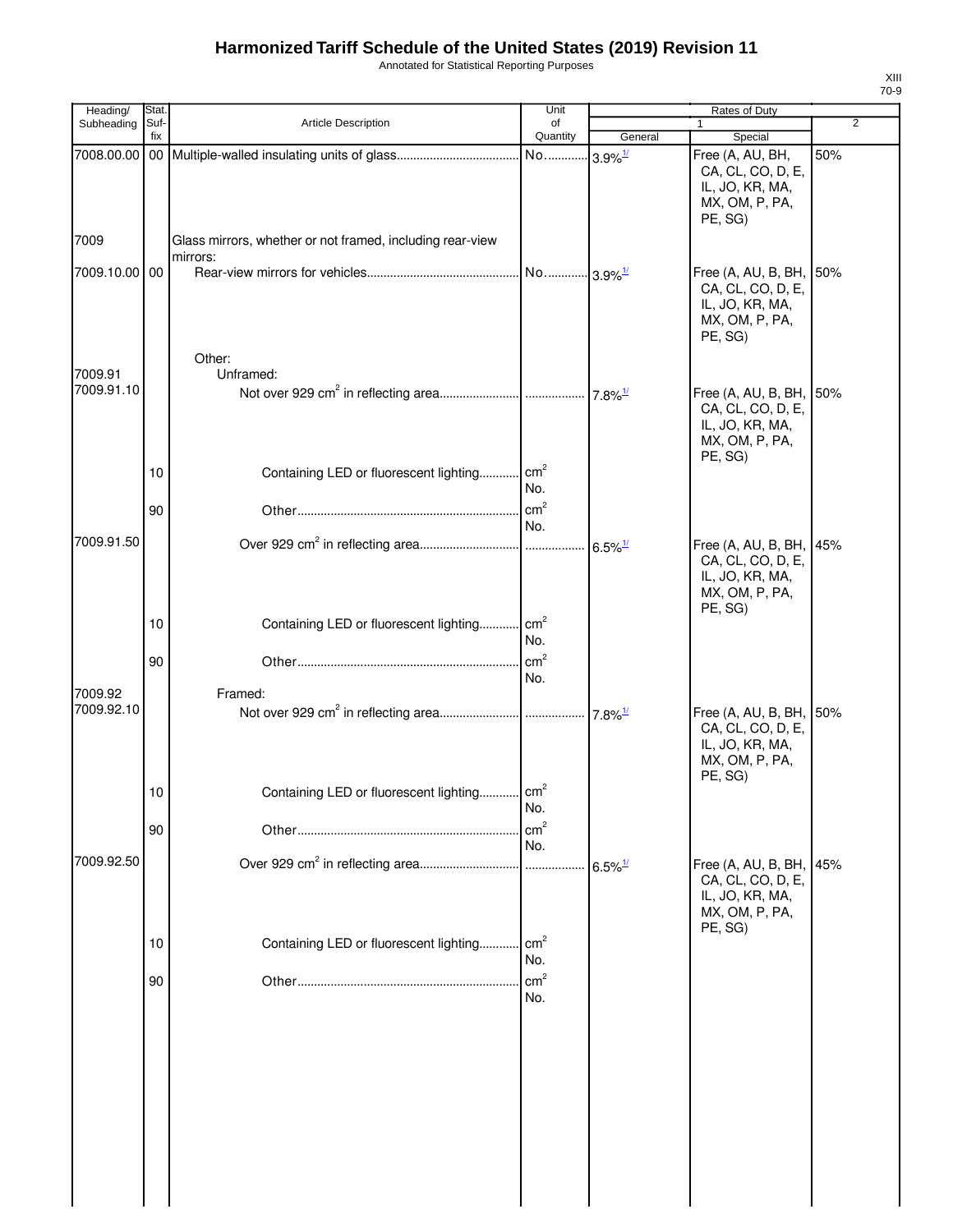Annotated for Statistical Reporting Purposes

| Heading/                 | Stat.       |                                                                                                                                                                                                                              | Unit           |                       | Rates of Duty                                                                         |           |
|--------------------------|-------------|------------------------------------------------------------------------------------------------------------------------------------------------------------------------------------------------------------------------------|----------------|-----------------------|---------------------------------------------------------------------------------------|-----------|
| Subheading               | Suf-<br>fix | <b>Article Description</b>                                                                                                                                                                                                   | of<br>Quantity | General               | 1<br>Special                                                                          | 2         |
| 7010                     |             | Carboys, bottles, flasks, jars, pots, vials, ampoules and other<br>containers, of glass, of a kind used for the conveyance or<br>packing of goods; preserving jars of glass; stoppers, lids and<br>other closures, of glass: |                |                       |                                                                                       |           |
| 7010.10.00   00          |             |                                                                                                                                                                                                                              |                |                       |                                                                                       | 50¢/gross |
| 7010.20<br>7010.20.20 00 |             | Stoppers, lids and other closures:                                                                                                                                                                                           |                |                       | Free (A, AU, BH,<br>CA, CL, CO, D, E,<br>IL, JO, KR, MA,<br>MX, OM, P, PA,<br>PE, SG) | 25%       |
| 7010.20.30 00            |             |                                                                                                                                                                                                                              |                |                       | Free (A, AU, BH,<br>CA, CL, CO, D, E,<br>IL, JO, KR, MA,<br>MX, OM, P, PA,<br>PE, SG) | 75%       |
| 7010.90<br>7010.90.05    |             | Other:<br>Serum bottles, vials and other pharmaceutical                                                                                                                                                                      |                |                       |                                                                                       |           |
|                          | 10          |                                                                                                                                                                                                                              |                |                       |                                                                                       | 50¢/gross |
|                          | 20          | Of a capacity exceeding 0.33 liter but not                                                                                                                                                                                   |                |                       |                                                                                       |           |
|                          | 30          | Of a capacity exceeding 0.15 liter but not                                                                                                                                                                                   |                |                       |                                                                                       |           |
|                          | 40          | Containers (with or without their closures) of a kind<br>used for the conveyance or packing of perfume or other<br>toilet preparations; other containers if fitted with or<br>designed for use with ground glass stoppers:   |                |                       |                                                                                       |           |
| 7010.90.20               |             |                                                                                                                                                                                                                              |                |                       | Free (A, AU, BH,<br>CA, CL, CO, D, E,<br>IL, JO, KR, MA,<br>MX, OM, P, PA,<br>PE, SG) | 25%       |
|                          | 10          |                                                                                                                                                                                                                              |                |                       |                                                                                       |           |
|                          | 20          | Of a capacity exceeding 0.33 liter but not                                                                                                                                                                                   |                |                       |                                                                                       |           |
|                          | 30          | Of a capacity exceeding 0.15 liter but not                                                                                                                                                                                   |                |                       |                                                                                       |           |
| 7010.90.30               | 40          | Of a capacity not exceeding 0.15 liter gross                                                                                                                                                                                 |                | $5.2\%$ <sup>1/</sup> | Free (A, AU, BH,<br>CA, CL, CO, D, E,<br>IL, JO, KR, MA,<br>MX, OM, P, PA,            | 75%       |
|                          | 10          |                                                                                                                                                                                                                              |                |                       | PE, SG)                                                                               |           |
|                          | 20          | Of a capacity exceeding 0.33 liter but not                                                                                                                                                                                   |                |                       |                                                                                       |           |
|                          | 30          | Of a capacity exceeding 0.15 liter but not                                                                                                                                                                                   | gross          |                       |                                                                                       |           |
|                          | 40          | Of a capacity not exceeding 0.15 liter gross                                                                                                                                                                                 |                |                       |                                                                                       |           |
|                          |             |                                                                                                                                                                                                                              |                |                       |                                                                                       |           |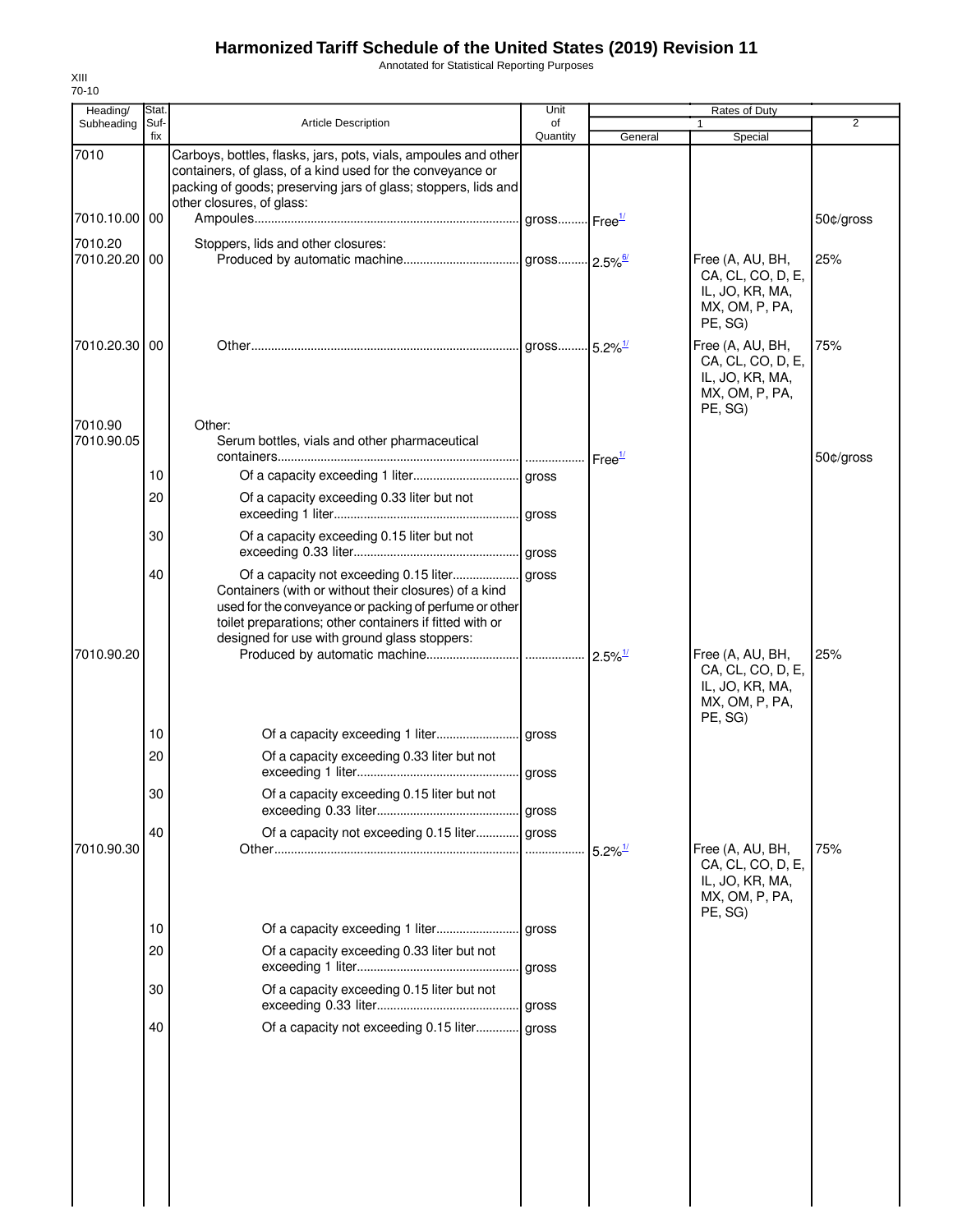Annotated for Statistical Reporting Purposes

| Heading/               | Stat.       |                                                                                                                                                                                                                                                      | Unit           |         | Rates of Duty |                |
|------------------------|-------------|------------------------------------------------------------------------------------------------------------------------------------------------------------------------------------------------------------------------------------------------------|----------------|---------|---------------|----------------|
| Subheading             | Suf-<br>fix | Article Description                                                                                                                                                                                                                                  | of<br>Quantity | General | Special       | $\overline{2}$ |
| 7010 (con.)<br>7010.90 |             | Carboys, bottles, flasks, jars, pots, vials, ampoules and other<br>containers, of glass, of a kind used for the conveyance or<br>packing of goods; preserving jars of glass; stoppers, lids and<br>other closures, of glass: (con.)<br>Other: (con.) |                |         |               |                |
| (con.)                 |             |                                                                                                                                                                                                                                                      |                |         |               |                |
| 7010.90.50             | 05          | Other containers (with or without their closures)      Free <sup>1/</sup><br>Of a capacity exceeding 1 liter:<br>Having a mouth with an outer diameter of                                                                                            |                |         |               | 4.9%           |
|                        |             |                                                                                                                                                                                                                                                      |                |         |               |                |
|                        | 09<br>15    | Of a capacity exceeding 0.473 liter but not<br>exceeding 1 liter:<br>Having a mouth with an outer diameter of                                                                                                                                        | gross          |         |               |                |
|                        | 19          |                                                                                                                                                                                                                                                      | gross          |         |               |                |
|                        | 25          | Of a capacity exceeding 0.33 liter but not<br>exceeding 0.473 liter:                                                                                                                                                                                 |                |         |               |                |
|                        |             | Having a mouth with an outer diameter of                                                                                                                                                                                                             |                |         |               |                |
|                        | 29          |                                                                                                                                                                                                                                                      | gross          |         |               |                |
|                        |             | Of a capacity exceeding 0.15 liter but not<br>exceeding 0.33 liter:                                                                                                                                                                                  |                |         |               |                |
|                        | 35          | Having a mouth with an outer diameter of                                                                                                                                                                                                             |                |         |               |                |
|                        |             |                                                                                                                                                                                                                                                      |                |         |               |                |
|                        | 39          | Of a capacity exceeding 0.118 liter but not<br>exceeding 0.15 liter:                                                                                                                                                                                 | gross          |         |               |                |
|                        | 45          | Having a mouth with an outer diameter of                                                                                                                                                                                                             |                |         |               |                |
|                        |             |                                                                                                                                                                                                                                                      |                |         |               |                |
|                        | 49<br>55    | Of a capacity not exceeding 0.118 liter gross                                                                                                                                                                                                        |                |         |               |                |
|                        |             |                                                                                                                                                                                                                                                      |                |         |               |                |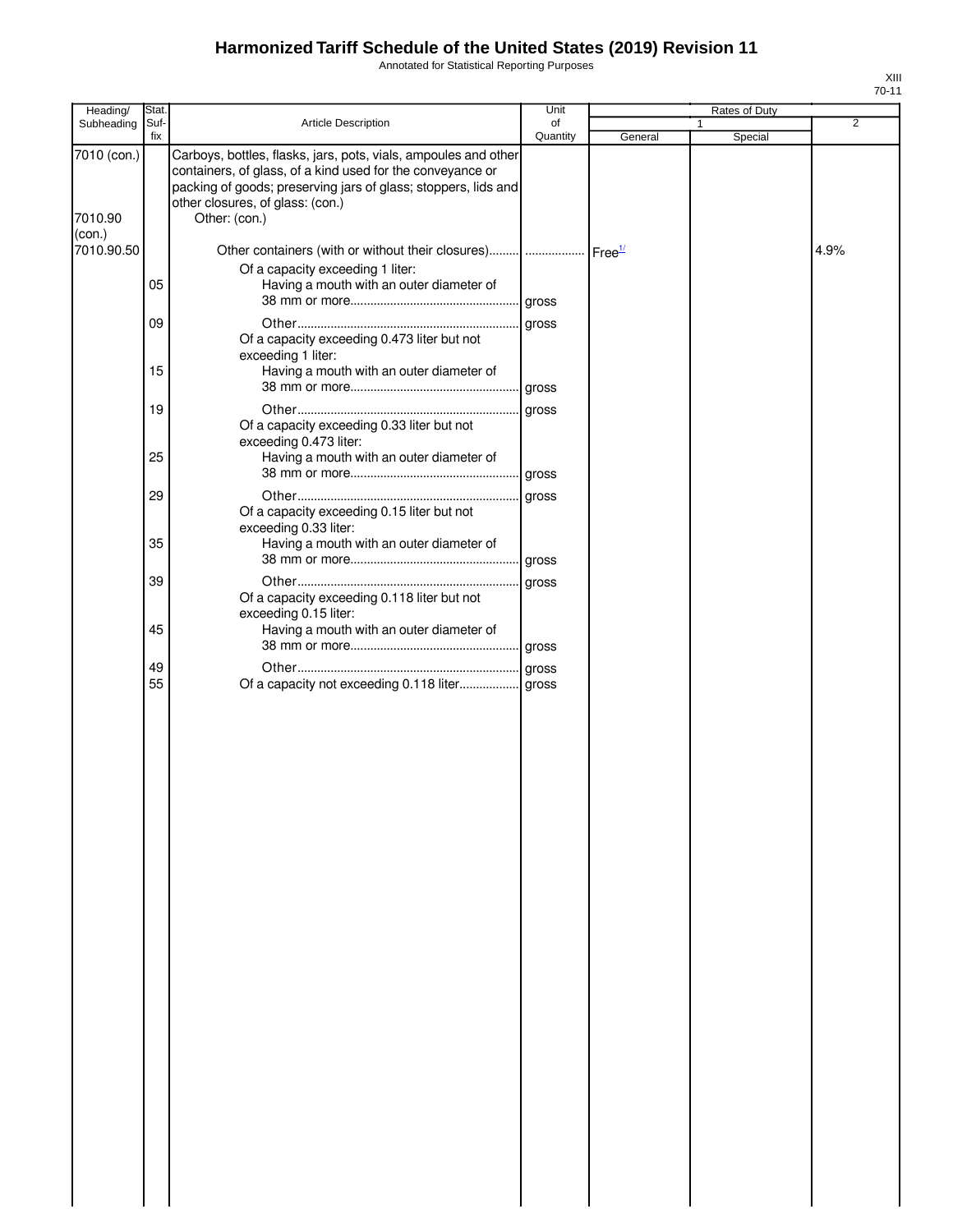Annotated for Statistical Reporting Purposes

| Heading/                 | Stat.                |                                                                                                                                                                  | Unit                                                |                       | Rates of Duty                                                                                |                |
|--------------------------|----------------------|------------------------------------------------------------------------------------------------------------------------------------------------------------------|-----------------------------------------------------|-----------------------|----------------------------------------------------------------------------------------------|----------------|
| Subheading               | Suf-<br>fix          | Article Description                                                                                                                                              | of<br>Quantity                                      | General               | 1<br>Special                                                                                 | $\overline{2}$ |
| 7011                     |                      | Glass envelopes (including bulbs and tubes), open, and glass<br>parts thereof, without fittings, for electric lamps, cathode-ray<br>tubes or the like:           |                                                     |                       |                                                                                              |                |
| 7011.10<br>7011.10.10    | 00                   | For electric lighting:                                                                                                                                           |                                                     |                       |                                                                                              | 20%            |
| 7011.10.50 00            |                      |                                                                                                                                                                  |                                                     |                       | Free (A, AU, BH,<br>CA, CL, CO, D, E,<br>IL, JO, KR, MA,<br>MX, OM, P, PA,<br>PE, SG)        | 55%            |
| 7011.20<br>7011.20.10 00 |                      | For cathode-ray tubes:                                                                                                                                           |                                                     |                       | Free (A, AU, BH,<br>CA, CL, CO, D, E,<br>IL, JO, MA, MX,<br>OM, P, PA, PE,<br>SG)<br>1% (KR) | 55%            |
| 7011.20.45 00            |                      | Other:<br>Monochrome glass envelopes, the foregoing<br>certified by the importer as being for actual use in<br>automatic data processing machine data or graphic | . hundreds Free <sup>1/</sup>                       |                       |                                                                                              | 55%            |
| 7011.20.85               |                      |                                                                                                                                                                  |                                                     | $5.2\%$ <sup>1/</sup> | Free (A, AU, BH,<br>CA, CL, CO, D, E,<br>IL, JO, MA, MX,<br>OM, P, PA, PE,<br>SG)<br>1% (KR) | 55%            |
| 7011.90.00               | 10<br>25<br>40<br>00 | Front panels for cathode-ray television picture<br>tubes, including video monitor tubes, color,<br>non-projection:<br>With greatest diagonal measurement not     | hundreds<br>hundreds<br>hundreds 6.6% <sup>1/</sup> |                       | Free (A, AU, BH,<br>CA, CL, CO, D, E,<br>IL, JO, KR, MA,<br>MX, OM, P, PA,<br>PE, SG)        | 55%            |
|                          |                      |                                                                                                                                                                  |                                                     |                       |                                                                                              |                |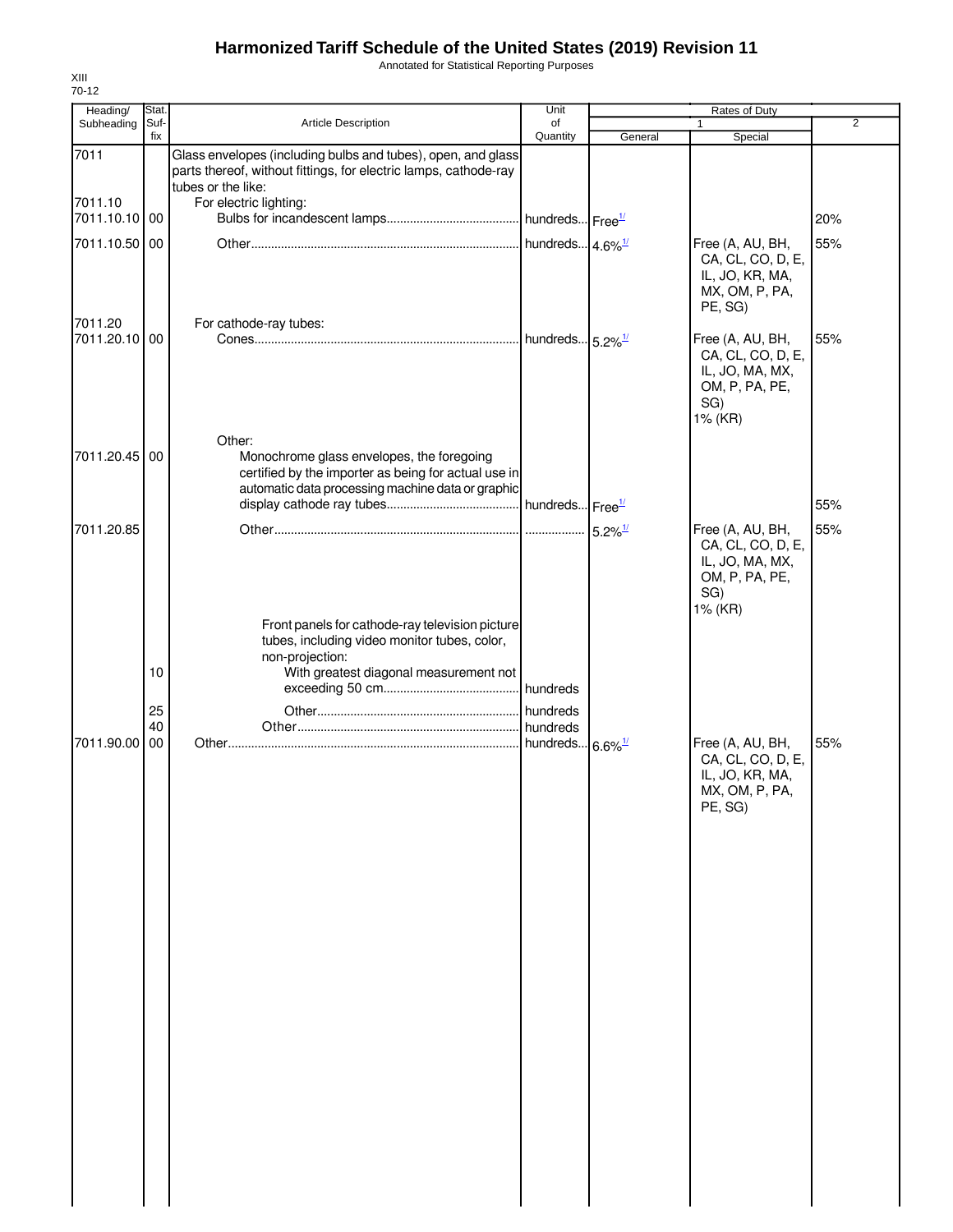Annotated for Statistical Reporting Purposes

| ۰, |  |
|----|--|

| Heading/      | Stat. |                                                                                                                                        | Unit                   |         | Rates of Duty                                                              |     |
|---------------|-------|----------------------------------------------------------------------------------------------------------------------------------------|------------------------|---------|----------------------------------------------------------------------------|-----|
| Subheading    | Suf-  | Article Description                                                                                                                    | of                     |         |                                                                            | 2   |
| 7013          | fix   | Glassware of a kind used for table, kitchen, toilet, office, indoor<br>decoration or similar purposes (other than that of heading 7010 | Quantity               | General | Special                                                                    |     |
|               |       | or 7018):                                                                                                                              |                        |         |                                                                            |     |
| 7013.10       |       | Of glass-ceramics:                                                                                                                     |                        |         |                                                                            |     |
| 7013.10.10 00 |       | Kitchenware, non-glazed, greater than 75 percent by<br>volume crystalline, of lithium aluminosilicate, having a                        |                        |         |                                                                            |     |
|               |       | linear coefficient of expansion not exceeding $10 \times 10^{-7}$                                                                      |                        |         |                                                                            |     |
|               |       | per Kelvin within a temperature range of 0°C to 300°C,                                                                                 |                        |         |                                                                            |     |
|               |       | transparent, haze-free, exhibiting transmittances of<br>infrared radiations in excess of 75 percent at a                               |                        |         |                                                                            |     |
|               |       | wavelength of 2.5 microns when measured on a                                                                                           |                        |         |                                                                            |     |
|               |       | sample 3 mm in thickness, and containing β-quartz                                                                                      |                        |         |                                                                            |     |
|               |       | solid solution as the predominant crystal phase                                                                                        | No 6.9% <sup>7/1</sup> |         | Free (A, AU, BH,                                                           | 75% |
|               |       |                                                                                                                                        |                        |         | CA, CL, CO, D, E,<br>IL, JO, KR, MA,<br>MX, OM, P, PA,<br>PE, SG)          |     |
| 7013.10.50 00 |       |                                                                                                                                        | No                     | $-26\%$ | Free (A+, AU, BH,                                                          | 75% |
|               |       |                                                                                                                                        |                        |         | CA, CL, CO, D, E,<br>IL, JO, MA, MX,<br>OM, P, PA, PE,<br>SG)<br>5.2% (KR) |     |
| 7013.22       |       | Stemware drinking glasses, other than of glass-ceramics:                                                                               |                        |         |                                                                            |     |
| 7013.22.10 00 |       | Of lead crystal:                                                                                                                       | No                     | .15%    | Free (A+, AU, BH,                                                          | 60% |
|               |       |                                                                                                                                        |                        |         | CA, CL, CO, D, E,<br>IL, JO, MA, MX,<br>OM, P, PA, PE,<br>SG)<br>3% (KR)   |     |
| 7013.22.20 00 |       |                                                                                                                                        |                        | 14%     | Free (A+, AU, BH,                                                          | 60% |
|               |       |                                                                                                                                        |                        |         | CA, CL, CO, D, E,<br>IL, JO, MA, MX,<br>OM, P, PA, PE,<br>SG)<br>2.8% (KR) |     |
| 7013.22.30 00 |       |                                                                                                                                        |                        |         | Free (A+, AU, BH,                                                          | 60% |
|               |       |                                                                                                                                        |                        |         | CA, CL, CO, D, E,<br>IL, JO, KR, MA,<br>MX, OM, P, PA,<br>PE, SG)          |     |
| 7013.22.50 00 |       |                                                                                                                                        | No                     | .3%     | Free (A, AU, BH,                                                           | 60% |
|               |       |                                                                                                                                        |                        |         | CA, CL, CO, D, E,<br>IL, JO, KR, MA,<br>MX, OM, P, PA,<br>PE, SG)          |     |
|               |       |                                                                                                                                        |                        |         |                                                                            |     |
|               |       |                                                                                                                                        |                        |         |                                                                            |     |
|               |       |                                                                                                                                        |                        |         |                                                                            |     |
|               |       |                                                                                                                                        |                        |         |                                                                            |     |
|               |       |                                                                                                                                        |                        |         |                                                                            |     |
|               |       |                                                                                                                                        |                        |         |                                                                            |     |
|               |       |                                                                                                                                        |                        |         |                                                                            |     |
|               |       |                                                                                                                                        |                        |         |                                                                            |     |
|               |       |                                                                                                                                        |                        |         |                                                                            |     |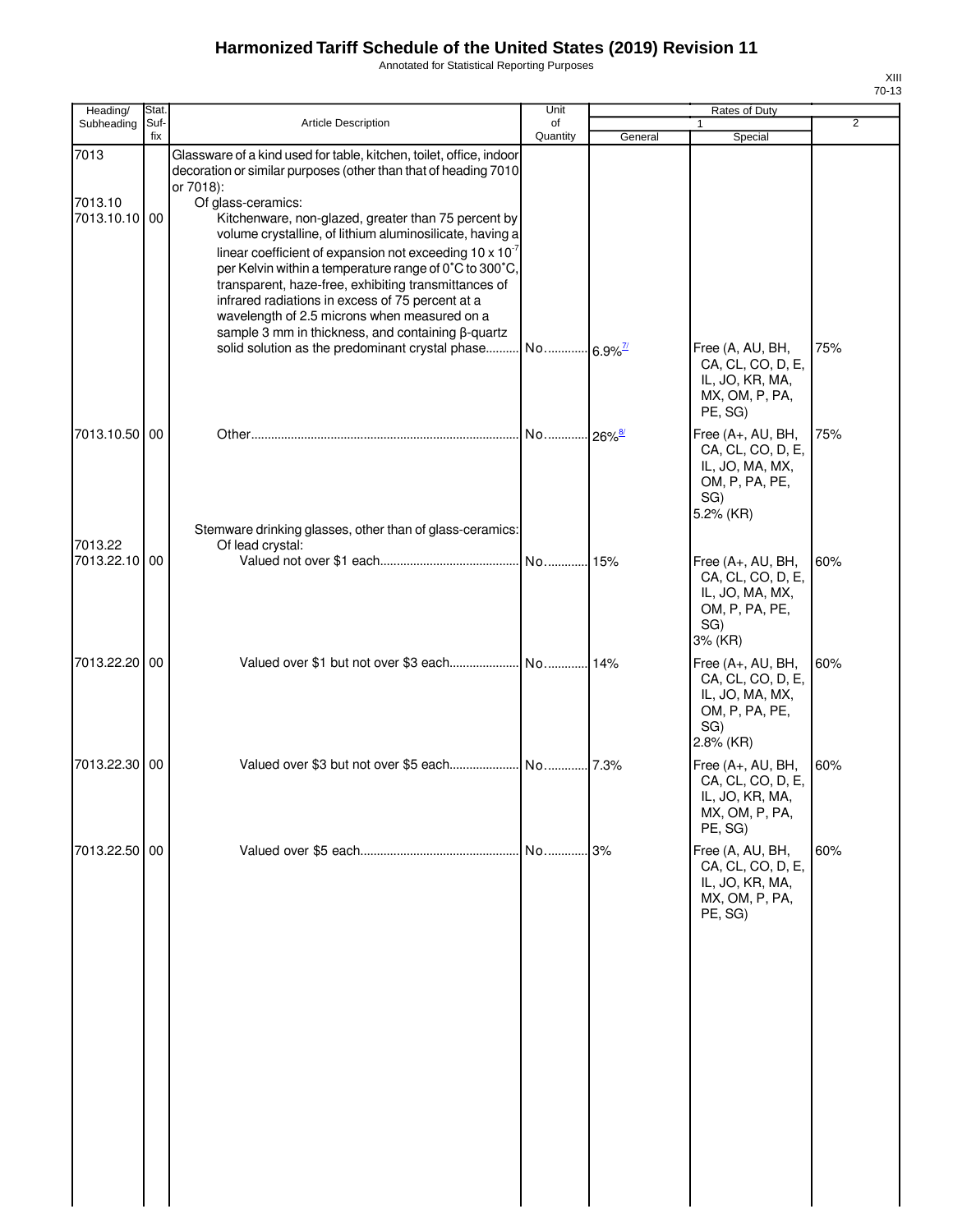Annotated for Statistical Reporting Purposes

| Heading/                 | Stat.       |                                                                                                                                                                                                                                  | Unit           | Rates of Duty |                                                                                                 |                |
|--------------------------|-------------|----------------------------------------------------------------------------------------------------------------------------------------------------------------------------------------------------------------------------------|----------------|---------------|-------------------------------------------------------------------------------------------------|----------------|
| Subheading               | Suf-<br>fix | <b>Article Description</b>                                                                                                                                                                                                       | of<br>Quantity | General       | 1<br>Special                                                                                    | $\overline{2}$ |
| 7013 (con.)              |             | Glassware of a kind used for table, kitchen, toilet, office, indoor<br>decoration or similar purposes (other than that of heading 7010<br>or 7018): (con.)<br>Stemware drinking glasses, other than of glass-ceramics:<br>(con.) |                |               |                                                                                                 |                |
| 7013.28<br>7013.28.05 00 |             | Other:<br>Pressed and toughened (specially tempered) No 12.5%                                                                                                                                                                    |                |               | Free (A+, AU, BH,<br>CA, CL, CO, D, E,<br>IL, JO, MA, MX,<br>OM, P, PA, PE,<br>SG)<br>2.5% (KR) | 50%            |
| 7013.28.10 00            |             | Other:                                                                                                                                                                                                                           | No 28.5%       |               | Free (A+, AU, BH,<br>CA, CL, CO, D, E,<br>IL, JO, KR, MA,<br>MX, OM, P, PA,<br>PE, SG)          | 60%            |
| 7013.28.20 00            |             | Valued over \$0.30 but not over \$3 each<br>Valued over \$3 each:<br>Cut or engraved                                                                                                                                             | No             | .22.5%        | Free (A+, AU, BH,<br>CA, CL, CO, D, E,<br>IL, JO, KR, MA,<br>MX, OM, P, PA,<br>PE, SG)          | 60%            |
| 7013.28.30 00            |             | Valued over \$3 but not over \$5                                                                                                                                                                                                 | No 11.3%       |               | Free (A+, AU, BH,<br>CA, CL, CO, D, E,<br>IL, JO, MA, MX,<br>OM, P, PA, PE,<br>SG)<br>2.2% (KR) | 60%            |
| 7013.28.40 00            |             | Other:                                                                                                                                                                                                                           |                |               | Free (A+, AU, BH,<br>CA, CL, CO, D, E,<br>IL, JO, KR, MA,<br>MX, OM, P, PA,<br>PE, SG)          | 60%            |
| 7013.28.50 00            |             | Valued over \$3 but not over \$5                                                                                                                                                                                                 | . No.  7.5%    |               | Free (A+, AU, BH,<br>CA, CL, CO, D, E,<br>IL, JO, MA, MX,<br>OM, P, PA, PE,<br>SG)<br>1.5% (KR) | 60%            |
| 7013.28.60 00            |             | Valued over \$5 each                                                                                                                                                                                                             | No 5%          |               | Free (A+, AU, BH,<br>CA, CL, CO, D, E,<br>IL, JO, MA, MX,<br>OM, P, PA, PE,<br>SG)<br>1% (KR)   | 60%            |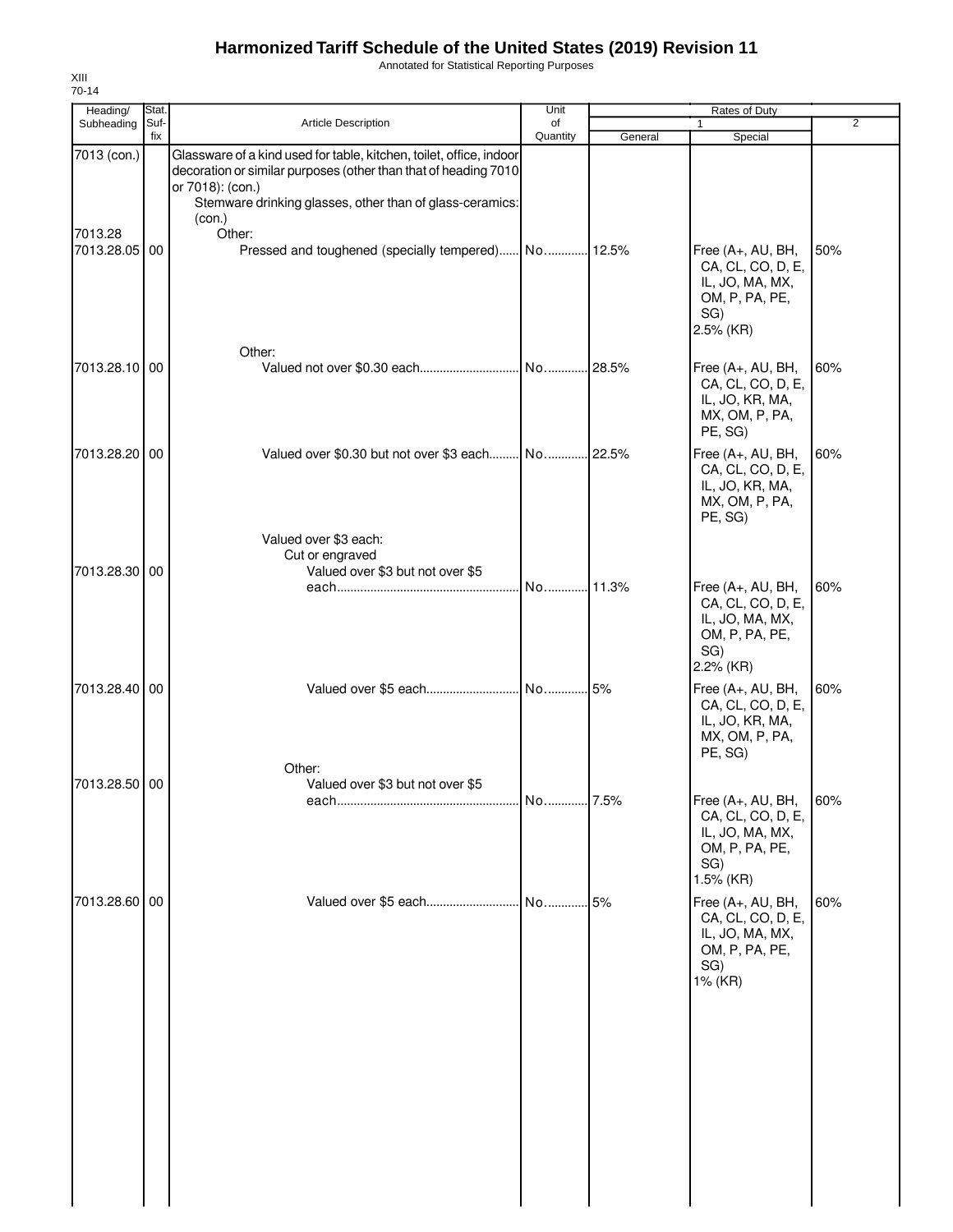Annotated for Statistical Reporting Purposes

| Heading/               | Stat.       |                                                                                                                                                                                                                                         | Unit           | Rates of Duty |                                                                                                 |                |
|------------------------|-------------|-----------------------------------------------------------------------------------------------------------------------------------------------------------------------------------------------------------------------------------------|----------------|---------------|-------------------------------------------------------------------------------------------------|----------------|
| Subheading             | Suf-<br>fix | Article Description                                                                                                                                                                                                                     | of<br>Quantity | General       | 1<br>Special                                                                                    | $\overline{2}$ |
| 7013 (con.)<br>7013.33 |             | Glassware of a kind used for table, kitchen, toilet, office, indoor<br>decoration or similar purposes (other than that of heading 7010<br>or 7018): (con.)<br>Other drinking glasses, other than of glass-ceramics:<br>Of lead crystal: |                |               |                                                                                                 |                |
| 7013.33.10 00          |             |                                                                                                                                                                                                                                         |                |               | Free (A+, AU, BH,<br>CA, CL, CO, D, E,<br>IL, JO, MA, MX,<br>OM, P, PA, PE,<br>SG)<br>3% (KR)   | 60%            |
| 7013.33.20             | 00          |                                                                                                                                                                                                                                         |                |               | Free (A+, AU, BH,<br>CA, CL, CO, D, E,<br>IL, JO, MA, MX,<br>OM, P, PA, PE,<br>SG)<br>2.8% (KR) | 60%            |
| 7013.33.30             | 00          |                                                                                                                                                                                                                                         |                |               | Free (A+, AU, BH,<br>CA, CL, CO, D, E,<br>IL, JO, KR, MA,<br>MX, OM, P, PE,<br>SG)              | 60%            |
| 7013.33.50 00          |             |                                                                                                                                                                                                                                         |                |               | Free (A, AU, BH,<br>CA, CL, CO, D, E,<br>IL, JO, KR, MA,<br>MX, OM, P, PA,<br>PE, SG)           | 60%            |
|                        |             |                                                                                                                                                                                                                                         |                |               |                                                                                                 |                |
|                        |             |                                                                                                                                                                                                                                         |                |               |                                                                                                 |                |
|                        |             |                                                                                                                                                                                                                                         |                |               |                                                                                                 |                |
|                        |             |                                                                                                                                                                                                                                         |                |               |                                                                                                 |                |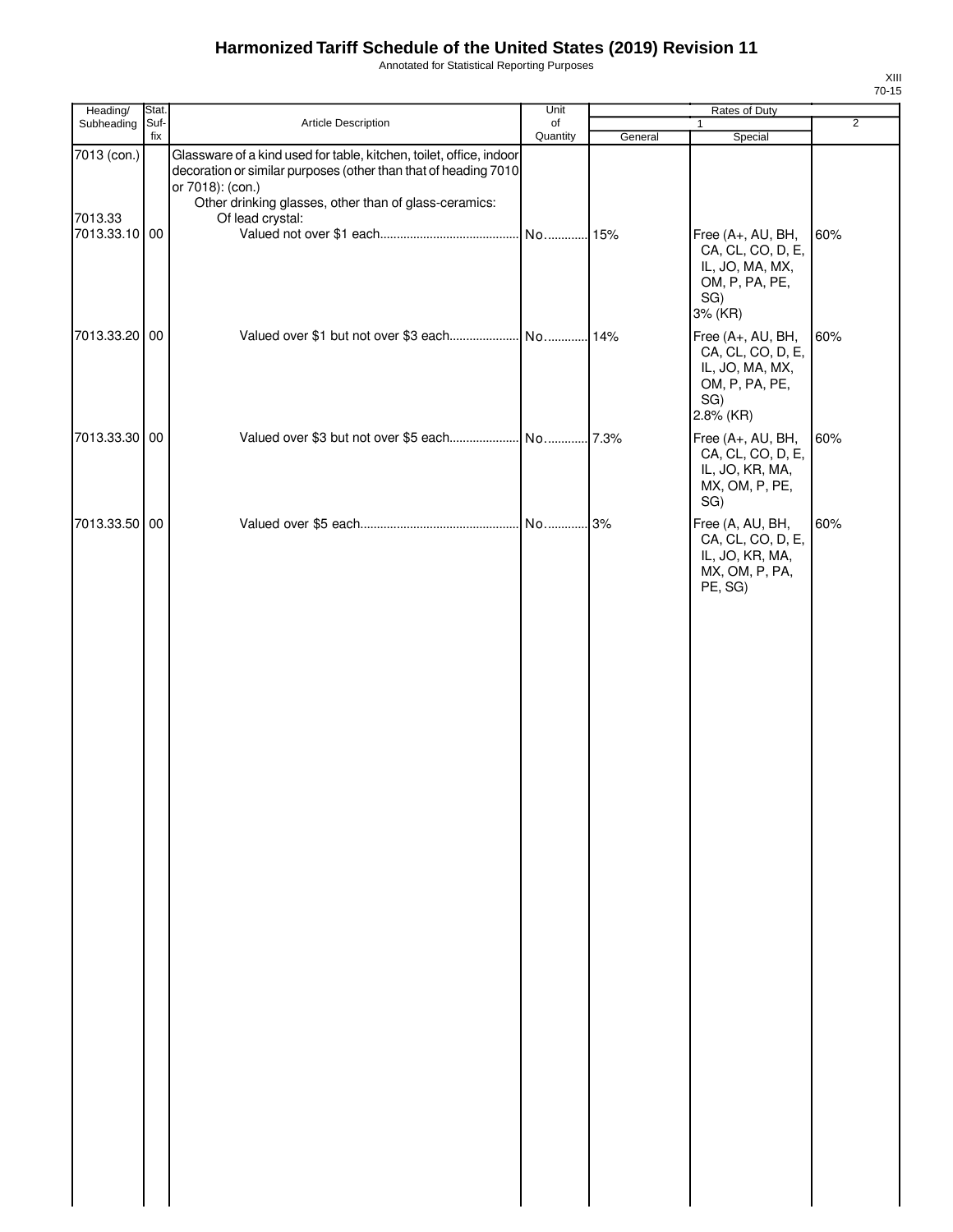Annotated for Statistical Reporting Purposes

| Heading/                 | Stat.       |                                                                                                                                                                                                                            | Unit           | Rates of Duty |                                                                                                 |                |  |
|--------------------------|-------------|----------------------------------------------------------------------------------------------------------------------------------------------------------------------------------------------------------------------------|----------------|---------------|-------------------------------------------------------------------------------------------------|----------------|--|
| Subheading               | Suf-<br>fix | <b>Article Description</b>                                                                                                                                                                                                 | of<br>Quantity |               | 1<br>Special                                                                                    | $\overline{2}$ |  |
| 7013 (con.)              |             | Glassware of a kind used for table, kitchen, toilet, office, indoor<br>decoration or similar purposes (other than that of heading 7010<br>or 7018): (con.)<br>Other drinking glasses, other than of glass-ceramics: (con.) |                | General       |                                                                                                 |                |  |
| 7013.37<br>7013.37.05 00 |             | Other:<br>Pressed and toughened (specially tempered) No 12.5%                                                                                                                                                              |                |               | Free (A+, AU, BH,<br>CA, CL, CO, D, E,<br>IL, JO, MA, MX,<br>OM, P, PA, PE,<br>SG)<br>2.5% (KR) | 50%            |  |
| 7013.37.10 00            |             | Other:                                                                                                                                                                                                                     |                |               | Free (A+, AU, BH,<br>CA, CL, CO, D, E,<br>IL, JO, KR, MA,<br>MX, OM, P, PA,<br>PE, SG)          | 60%            |  |
| 7013.37.20 00            |             | Valued over \$0.30 but not over \$3 each No 22.5%<br>Valued over \$3 each:                                                                                                                                                 |                |               | Free (A+, AU, BH,<br>CA, CL, CO, D, E,<br>IL, JO, KR, MA,<br>MX, OM, P, PA,<br>PE, SG)          | 60%            |  |
| 7013.37.30 00            |             | Cut or engraved:<br>Valued over \$3 but not over \$5                                                                                                                                                                       |                |               | Free (A+, AU, BH,<br>CA, CL, CO, D, E,<br>IL, JO, MA, MX,<br>OM, P, PA, PE,<br>SG)<br>2.2% (KR) | 60%            |  |
| 7013.37.40 00            |             | Valued over \$5 each<br>Other:                                                                                                                                                                                             | No 5%          |               | Free (A+, AU, BH,<br>CA, CL, CO, D, E,<br>IL, JO, KR, MA,<br>MX, OM, P, PA,<br>PE, SG)          | 60%            |  |
| 7013.37.50 00            |             | Valued over \$3 but not over \$5                                                                                                                                                                                           | No 7.5%        |               | Free (A+, AU, BH,<br>CA, CL, CO, D, E,<br>IL, JO, MA, MX,<br>OM, P, PA, PE,<br>SG)<br>1.5% (KR) | 60%            |  |
| 7013.37.60 00            |             | Valued over \$5 each                                                                                                                                                                                                       | No             | .5%           | Free (A+, AU, BH,<br>CA, CL, CO, D, E,<br>IL, JO, MA, MX,<br>OM, P, PA, PE,<br>SG)<br>1% (KR)   | 60%            |  |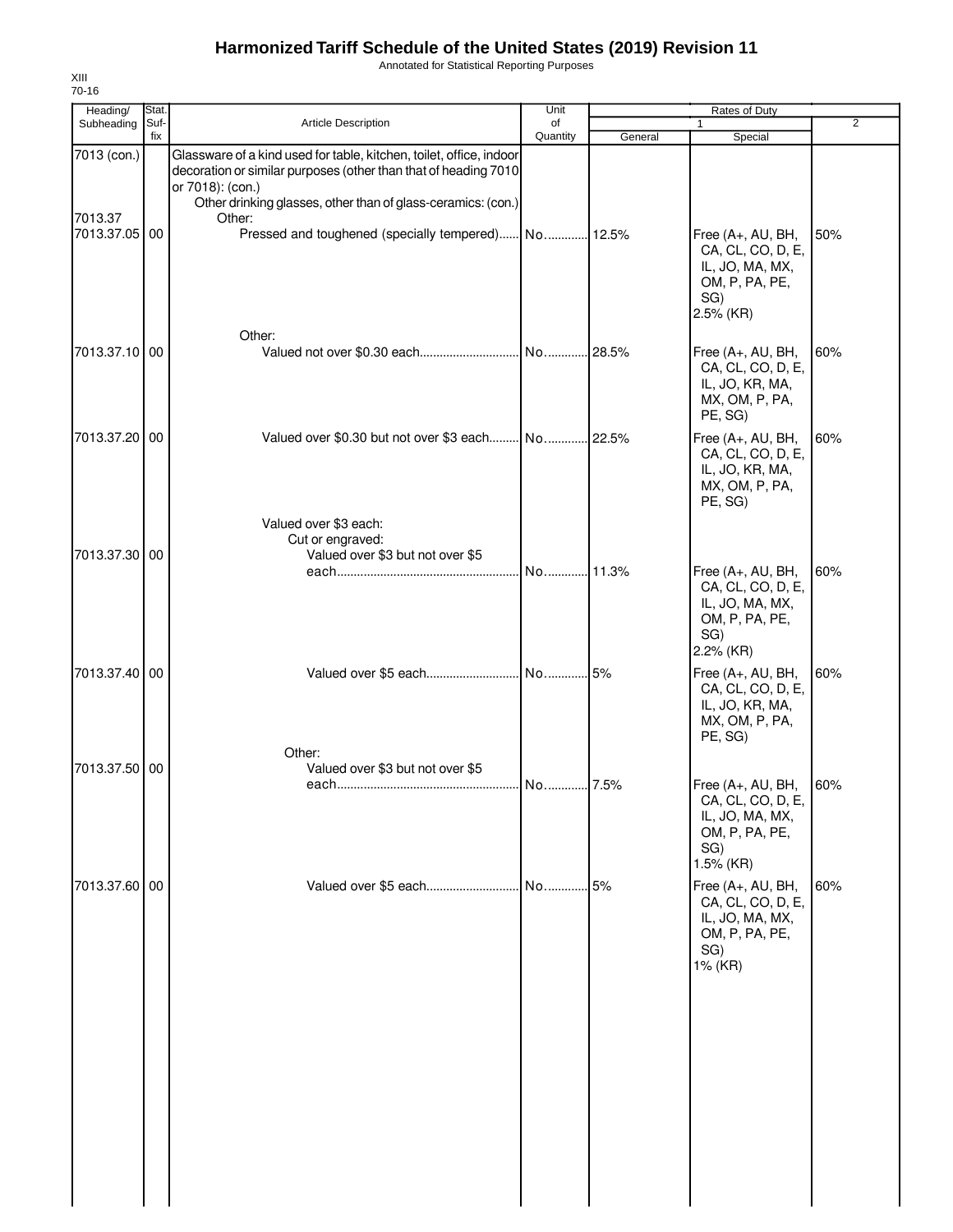Annotated for Statistical Reporting Purposes

| Heading/                 | Stat.       |                                                                                                                                                                                                                                                                                      | Unit           |         | Rates of Duty                                                                                     |                |
|--------------------------|-------------|--------------------------------------------------------------------------------------------------------------------------------------------------------------------------------------------------------------------------------------------------------------------------------------|----------------|---------|---------------------------------------------------------------------------------------------------|----------------|
| Subheading               | Suf-<br>fix | Article Description                                                                                                                                                                                                                                                                  | of<br>Quantity | General | 1<br>Special                                                                                      | $\overline{2}$ |
| 7013 (con.)              |             | Glassware of a kind used for table, kitchen, toilet, office, indoor<br>decoration or similar purposes (other than that of heading 7010<br>or 7018): (con.)<br>Glassware of a kind used for table (other than drinking<br>glasses) or kitchen purposes, other than of glass-ceramics: |                |         |                                                                                                   |                |
| 7013.41<br>7013.41.10 00 |             | Of lead crystal:                                                                                                                                                                                                                                                                     | No             | 15%     | Free (A+, AU, BH,<br>CA, CL, CO, D, E,<br>IL, JO, MA, MX,<br>OM, P, PA, PE,<br>SG)<br>3% (KR)     | 60%            |
| 7013.41.20 00            |             |                                                                                                                                                                                                                                                                                      |                |         | Free (A+, AU, BH,<br>CA, CL, CO, D, E,<br>IL, JO, MA, MX,<br>OM, P, PA, PE,<br>SG)<br>2.8% (KR)   | 60%            |
| 7013.41.30 00            |             |                                                                                                                                                                                                                                                                                      |                |         | Free (A, AU, BH,<br>CA, CL, CO, D, E,<br>IL, JO, MA, MX,<br>OM, P, PA, PE,<br>SG)<br>$2.1\%$ (KR) | 60%            |
| 7013.41.50 00<br>7013.42 |             |                                                                                                                                                                                                                                                                                      | No 6%          |         | Free (A, AU, BH,<br>CA, CL, CO, D, E,<br>IL, JO, KR, MA,<br>MX, OM, P, PA,<br>PE, SG)             | 60%            |
|                          |             | Of glass having a linear coefficient of expansion not<br>exceeding 5 x 10 <sup>-6</sup> per Kelvin within a temperature<br>range of 0°C to 300°C:                                                                                                                                    |                |         |                                                                                                   |                |
| 7013.42.10 00            |             | Pressed and toughened (specially tempered) No 12.5%                                                                                                                                                                                                                                  |                |         | Free (A+, AU, BH,<br>CA, CL, CO, D, E,<br>IL, JO, MA, MX,<br>OM, P, PA, PE,<br>SG)<br>2.5% (KR)   | 50%            |
|                          |             | Other:                                                                                                                                                                                                                                                                               |                |         |                                                                                                   |                |
| 7013.42.20 00            |             |                                                                                                                                                                                                                                                                                      |                |         | Free (A+, AU, BH,<br>CA, CL, CO, D, E,<br>IL, JO, MA, MX,<br>OM, P, PA, PE,<br>SG)<br>4.5% (KR)   | 60%            |
| 7013.42.30 00            |             |                                                                                                                                                                                                                                                                                      |                |         | Free (A+, AU, BH,<br>CA, CL, CO, D, E,<br>IL, JO, MA, MX,<br>OM, P, PA, PE,<br>SG)<br>2.2% (KR)   | 60%            |
| 7013.42.40 00            |             |                                                                                                                                                                                                                                                                                      | No             | 7.2%    | Free (A+, AU, BH,<br>CA, CL, CO, D, E,<br>IL, JO, KR, MA,<br>MX, OM, P, PA,<br>PE, SG)            | 60%            |
|                          |             |                                                                                                                                                                                                                                                                                      |                |         |                                                                                                   |                |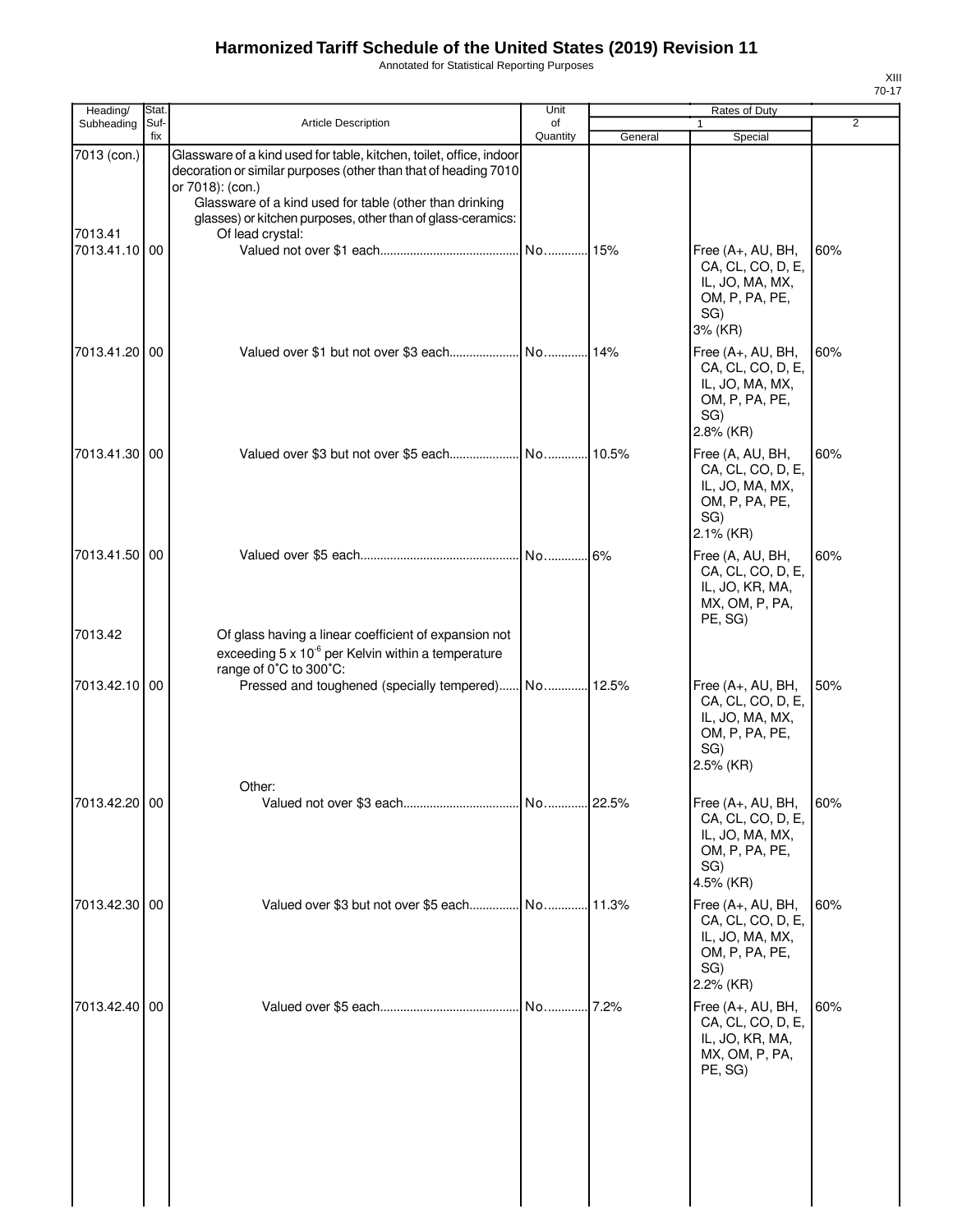Annotated for Statistical Reporting Purposes

| Heading/                 | Stat. |                                                                                                                                                      | Unit     |         | Rates of Duty                                                                                              |                |
|--------------------------|-------|------------------------------------------------------------------------------------------------------------------------------------------------------|----------|---------|------------------------------------------------------------------------------------------------------------|----------------|
| Subheading Suf-          |       | Article Description                                                                                                                                  | of       |         |                                                                                                            | $\overline{2}$ |
| 7013 (con.)              | fix   | Glassware of a kind used for table, kitchen, toilet, office, indoor<br>decoration or similar purposes (other than that of heading 7010               | Quantity | General | Special                                                                                                    |                |
|                          |       | or 7018): (con.)<br>Glassware of a kind used for table (other than drinking<br>glasses) or kitchen purposes, other than of glass-ceramics:<br>(con.) |          |         |                                                                                                            |                |
| 7013.49<br>7013.49.10 00 |       | Other:<br>Pressed and toughened (specially tempered) No 12.5%                                                                                        |          |         | Free (A+, AU, BH,<br>CA, CL, CO, D, E,<br>IL, JO, MA, MX,<br>OM, P, PA, PE,<br>SG)<br>2.5% (KR)            | 50%            |
| 7013.49.20 00            |       | Other:                                                                                                                                               |          |         | Free (A+, AU, BH,<br>CA, CL, CO, D, E,<br>IL, JO, KR, MA,<br>MX, OM, P, PA,<br>PE, SG)                     | 60%            |
| 7013.49.30 00            |       | Valued over \$3 each:<br>Cut or engraved:<br>Valued over \$3 but not over \$5                                                                        | No       | .11.3%  | Free (A+, AU, BH,<br>CA, CL, CO, D, E,<br>IL, JO, MA, MX,<br>OM, P, PA, PE,                                | 60%            |
| 7013.49.40 00            |       |                                                                                                                                                      |          |         | SG)<br>2.2% (KR)<br>Free (A+, AU, BH,<br>CA, CL, CO, D, E,<br>IL, JO, KR, MA,<br>MX, OM, P, PA,<br>PE, SG) | 60%            |
| 7013.49.50 00            |       | Other:<br>Valued over \$3 but not over \$5                                                                                                           | No 15%   |         | Free (A+, AU, BH,<br>CA, CL, CO, D, E,<br>IL, JO, MA, MX,<br>OM, P, PA, PE,<br>SG)<br>3% (KR)              | 60%            |
| 7013.49.60 00            |       | Valued over \$5 each                                                                                                                                 | No       | .7.2%   | Free (A+, AU, BH,<br>CA, CL, CO, D, E,<br>IL, JO, KR, MA,<br>MX, OM, P, PA,<br>PE, SG)                     | 60%            |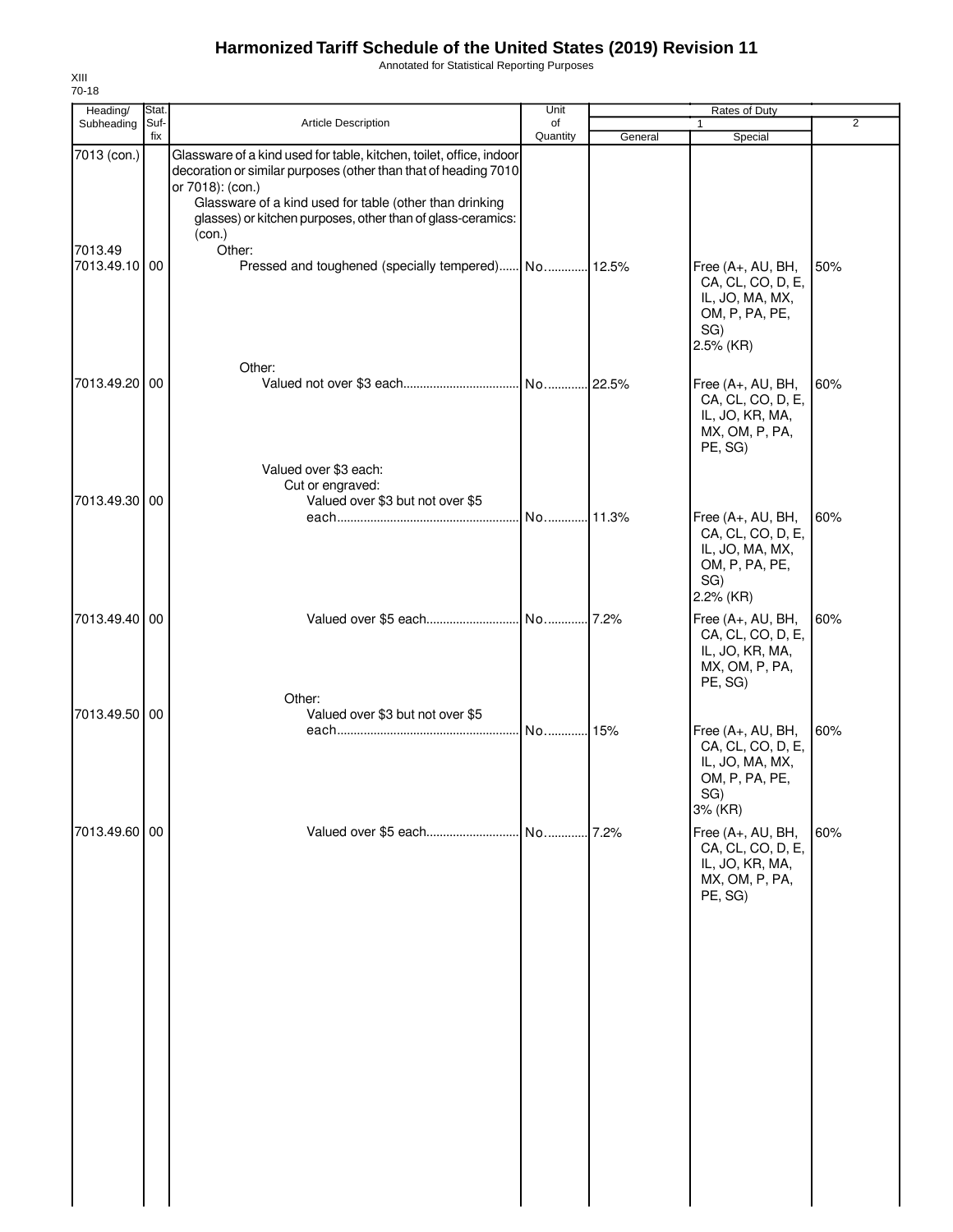Annotated for Statistical Reporting Purposes

| Heading/              | Stat. |                                                                                                                                                                                                                                                                                                                                                                                                                                  | Unit     |         | Rates of Duty                                                                                   |                |
|-----------------------|-------|----------------------------------------------------------------------------------------------------------------------------------------------------------------------------------------------------------------------------------------------------------------------------------------------------------------------------------------------------------------------------------------------------------------------------------|----------|---------|-------------------------------------------------------------------------------------------------|----------------|
| Subheading            | Suf-  | <b>Article Description</b>                                                                                                                                                                                                                                                                                                                                                                                                       | of       |         | $\mathbf{1}$                                                                                    | $\overline{2}$ |
| 7013 (con.)           | fix   | Glassware of a kind used for table, kitchen, toilet, office, indoor<br>decoration or similar purposes (other than that of heading 7010                                                                                                                                                                                                                                                                                           | Quantity | General | Special                                                                                         |                |
| 7013.91<br>7013.91.10 | 00    | or 7018): (con.)<br>Other glassware:<br>Of lead crystal:                                                                                                                                                                                                                                                                                                                                                                         | No       | 20%     | Free (A+, AU, BH,<br>CA, CL, CO, D, E,<br>IL, JO, MA, MX,<br>OM, P, PA, PE,<br>SG)<br>4% (KR)   | 60%            |
| 7013.91.20 00         |       |                                                                                                                                                                                                                                                                                                                                                                                                                                  |          | 14%     | Free (A+, AU, BH,<br>CA, CL, CO, D, E,<br>IL, JO, MA, MX,<br>OM, P, PA, PE,<br>SG)<br>2.8% (KR) | 60%            |
| 7013.91.30            | 00    |                                                                                                                                                                                                                                                                                                                                                                                                                                  |          |         | Free (A+, AU, BH,<br>CA, CL, CO, D, E,<br>IL, JO, MA, MX,<br>OM, P, PA, PE,<br>SG)<br>2.1% (KR) | 60%            |
| 7013.91.50 00         |       |                                                                                                                                                                                                                                                                                                                                                                                                                                  | No 6%    |         | Free (A, AU, BH,<br>CA, CL, CO, D, E,<br>IL, JO, KR, MA,<br>MX, OM, P, PA,<br>PE, SG)           | 60%            |
| 7013.99<br>7013.99.10 | 00    | Other:<br>Glassware decorated with metal flecking, glass<br>pictorial scenes or glass thread- or ribbon-like<br>effects, any of the foregoing embedded or<br>introduced into the body of the glassware prior to<br>its solidification; millefiori glassware; glassware<br>colored prior to solidification, and characterized<br>by random distribution of numerous bubbles, seeds<br>or stones, throughout the mass of the glass | No       | 15%     | Free (A+, AU, BH,                                                                               | 60%            |
|                       |       |                                                                                                                                                                                                                                                                                                                                                                                                                                  |          |         | CA, CL, CO, D, E,<br>IL, JO, MA, MX,<br>OM, P, PA, PE,<br>SG)<br>3% (KR)                        |                |
| 7013.99.20 00         |       | Pressed and toughened (specially tempered) No 12.5%                                                                                                                                                                                                                                                                                                                                                                              |          |         | Free (A+, AU, BH,<br>CA, CL, CO, D, E,<br>IL, JO, MA, MX,<br>OM, P, PA, PE,<br>SG)<br>2.5% (KR) | 50%            |
|                       |       |                                                                                                                                                                                                                                                                                                                                                                                                                                  |          |         |                                                                                                 |                |

XIII 70-19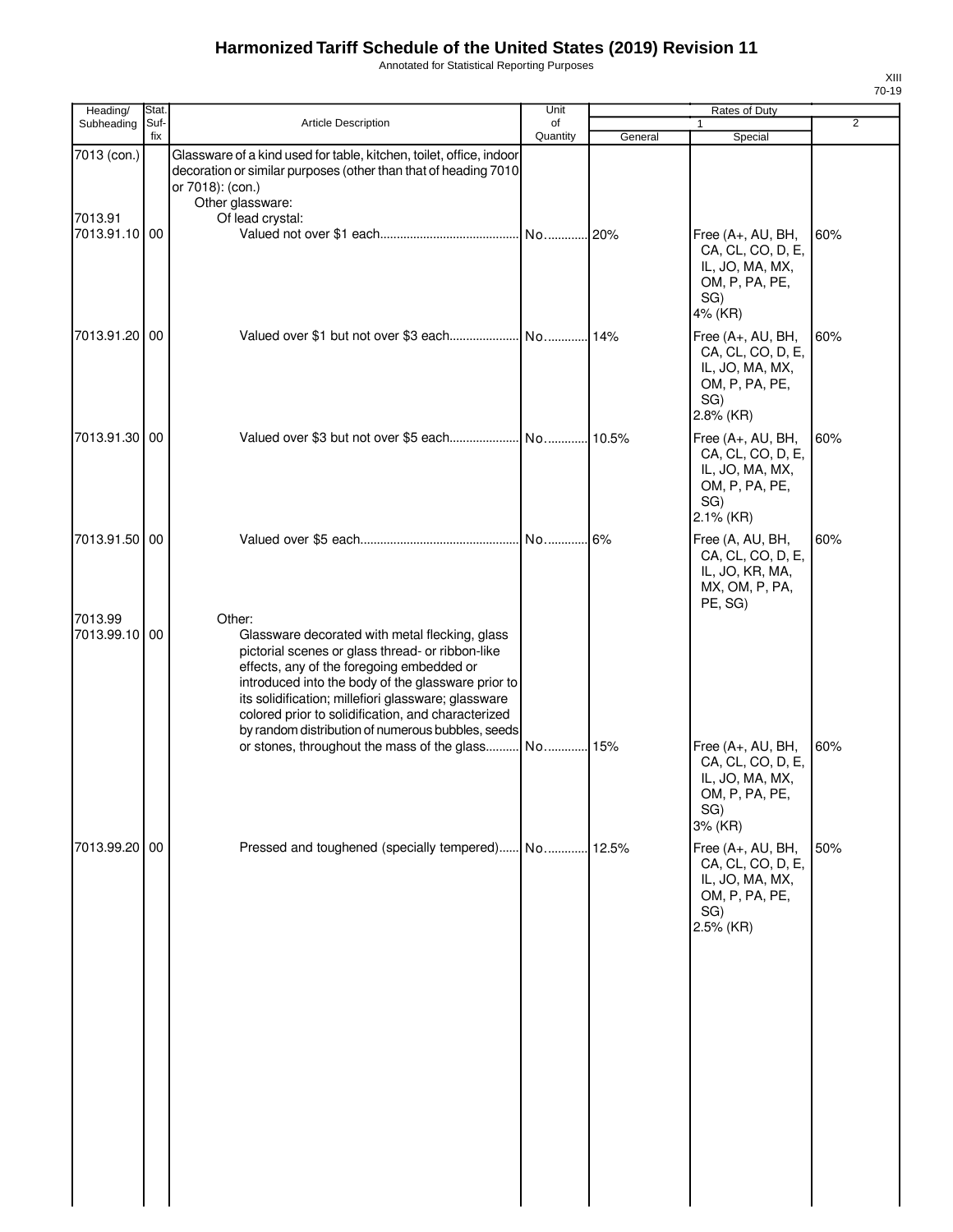Annotated for Statistical Reporting Purposes

| Heading/               | Stat.       |                                                                                                                                                                                                        | Unit           |                         | Rates of Duty                                                                                     |                |
|------------------------|-------------|--------------------------------------------------------------------------------------------------------------------------------------------------------------------------------------------------------|----------------|-------------------------|---------------------------------------------------------------------------------------------------|----------------|
| Subheading             | Suf-<br>fix | <b>Article Description</b>                                                                                                                                                                             | of<br>Quantity | General                 | 1<br>Special                                                                                      | $\overline{2}$ |
| 7013 (con.)<br>7013.99 |             | Glassware of a kind used for table, kitchen, toilet, office, indoor<br>decoration or similar purposes (other than that of heading 7010<br>or 7018): (con.)<br>Other glassware: (con.)<br>Other: (con.) |                |                         |                                                                                                   |                |
| (con.)                 |             |                                                                                                                                                                                                        |                |                         |                                                                                                   |                |
| 7013.99.30 00          |             | Other:<br>Smokers' articles; perfume bottles fitted with                                                                                                                                               | No             | 9%                      | Free (A, AU, BH,<br>CA, CL, CO, D, E,<br>IL, JO, KR, MA,<br>MX, OM, P, PA,                        | 60%            |
|                        |             |                                                                                                                                                                                                        |                |                         | PE, SG)                                                                                           |                |
| 7013.99.35             | 00          |                                                                                                                                                                                                        | No 6.6%        |                         | Free (A, AU, BH,<br>CA, CL, CO, D, E,<br>IL, JO, KR, MA,<br>MX, OM, P, PA,<br>PE, SG)             | 55%            |
| 7013.99.40 00          |             | Other:                                                                                                                                                                                                 |                | 38%                     | Free (A+, AU, BH,<br>CA, CL, CO, D, E,<br>IL, JO, MA, MX,<br>OM, P, PA, PE,                       | 60%            |
|                        |             |                                                                                                                                                                                                        |                |                         | SG)<br>7.6% (KR)                                                                                  |                |
| 7013.99.50             | 00          | Valued over \$0.30 but not over \$3 each No 30%                                                                                                                                                        |                |                         | Free (A+, AU, BH,<br>CA, CL, CO, D, E,<br>IL, JO, MA, MX,<br>OM, P, PA, PE,<br>SG)                | 60%            |
| 7013.99.60 00          |             | Valued over \$3 each:<br>Cut or engraved:<br>Valued over \$3 but not over \$5                                                                                                                          | No             | 15%                     | 6% (KR)<br>Free (A+, AU, BH,<br>CA, CL, CO, D, E,<br>IL, JO, MA, MX,<br>OM, P, PA, PE,            | 60%            |
| 7013.99.70 00          |             |                                                                                                                                                                                                        |                |                         | SG)<br>3% (KR)<br>Free (A+, AU, BH,<br>CA, CL, CO, D, E,                                          | 60%            |
|                        |             | Other:                                                                                                                                                                                                 |                |                         | IL, JO, KR, MA,<br>MX, OM, P, PA,<br>PE, SG)                                                      |                |
| 7013.99.80             | 00          | Valued over \$3 but not over \$5                                                                                                                                                                       |                |                         | Free $(A+, AU, BH,$<br>CA, CL, CO, D, E,<br>IL, JO, MA, MX,<br>OM, P, PA, PE,<br>SG)<br>2.2% (KR) | 60%            |
| 7013.99.90             | 00          | Valued over \$5 each No                                                                                                                                                                                |                | $.7.2\%$ <sup>10/</sup> | Free (A+, AU, BH,<br>CA, CL, CO, D, E,<br>IL, JO, KR, MA,<br>MX, OM, P, PA,<br>PE, SG)            | 60%            |
|                        |             |                                                                                                                                                                                                        |                |                         |                                                                                                   |                |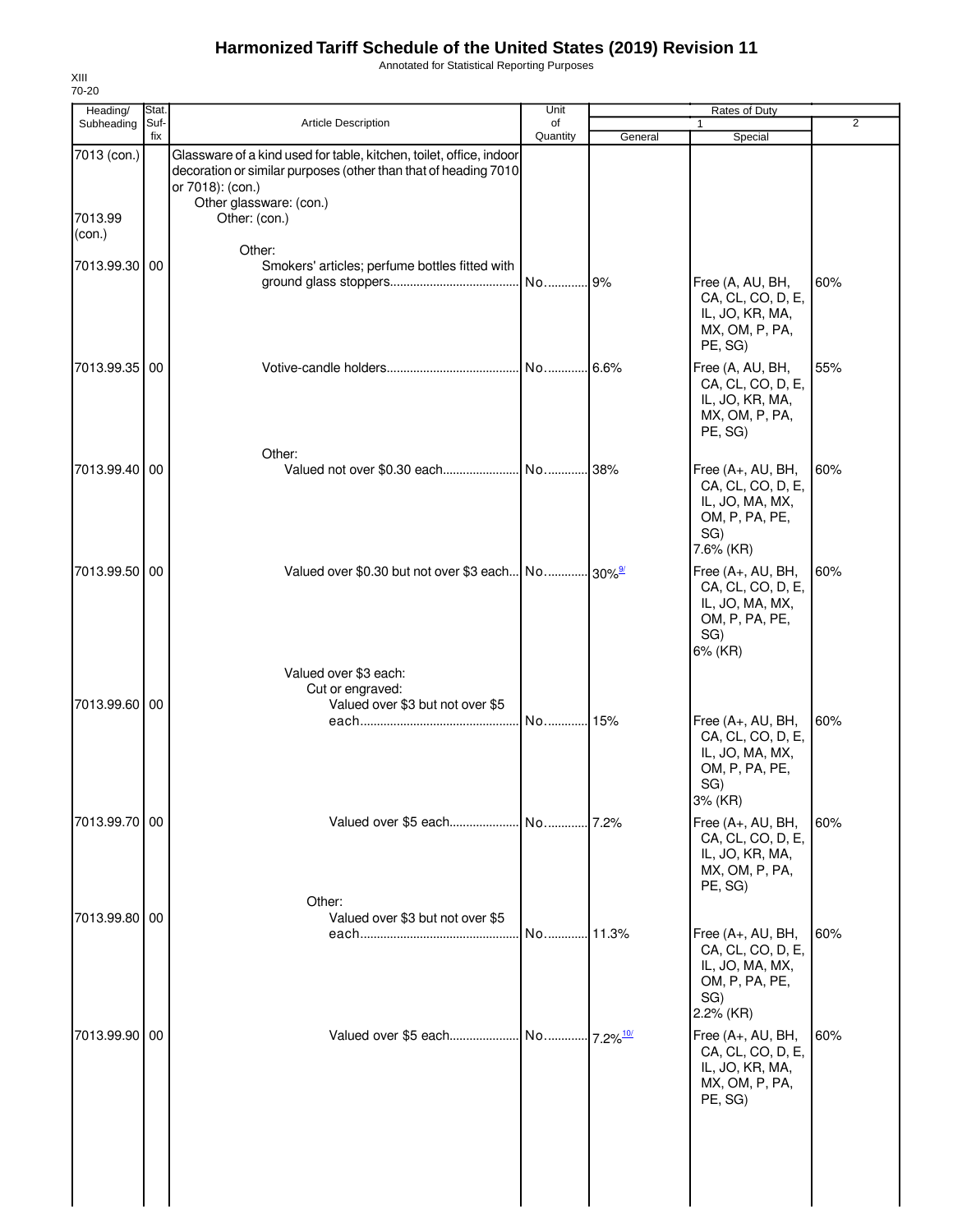Annotated for Statistical Reporting Purposes

| Heading/              | Stat.       |                                                                                                                                                                                                                                                                                                                                                                                                                                                                                                                                            | Unit           |                                       | Rates of Duty                                                                                |                |
|-----------------------|-------------|--------------------------------------------------------------------------------------------------------------------------------------------------------------------------------------------------------------------------------------------------------------------------------------------------------------------------------------------------------------------------------------------------------------------------------------------------------------------------------------------------------------------------------------------|----------------|---------------------------------------|----------------------------------------------------------------------------------------------|----------------|
| Subheading            | Suf-<br>fix | <b>Article Description</b>                                                                                                                                                                                                                                                                                                                                                                                                                                                                                                                 | of<br>Quantity | General                               | 1<br>Special                                                                                 | $\overline{2}$ |
| 7014.00               |             | Signaling glassware and optical elements of glass (other than<br>those of heading 7015), not optically worked:<br>Optical elements:                                                                                                                                                                                                                                                                                                                                                                                                        |                |                                       |                                                                                              |                |
| 7014.00.10 00         |             |                                                                                                                                                                                                                                                                                                                                                                                                                                                                                                                                            |                |                                       | Free (A, AU, BH,<br>CA, CL, CO, D, E,<br>IL, JO, KR, MA,<br>MX, OM, P, PA,<br>PE, SG)        | 40%            |
| 7014.00.20 00         |             |                                                                                                                                                                                                                                                                                                                                                                                                                                                                                                                                            |                | $\left\  . \right\ $ 5% $\frac{1}{2}$ | Free (A, AU, B, BH, 50%<br>CA, CL, CO, D, E,<br>IL, JO, KR, MA,<br>MX, OM, P, PA,<br>PE, SG) |                |
| 7014.00.30 00         |             | Other:                                                                                                                                                                                                                                                                                                                                                                                                                                                                                                                                     |                |                                       | Free (A, AU, B, BH,<br>CA, CL, CO, D, E,<br>IL, JO, KR, MA,<br>MX, OM, P, PA,<br>PE, SG)     | 60%            |
| 7014.00.50 00         |             |                                                                                                                                                                                                                                                                                                                                                                                                                                                                                                                                            |                |                                       | Free (A, AU, B, BH,<br>CA, CL, CO, D, E,<br>IL, JO, KR, MA,<br>MX, OM, P, PA,<br>PE, SG)     | 60%            |
| 7015                  |             | Clock or watch glasses and similar glasses, glasses for<br>noncorrective or corrective spectacles, curved, bent, hollowed<br>or the like, not optically worked; hollow glass spheres and their<br>segments, for the manufacture of such glasses:                                                                                                                                                                                                                                                                                           |                |                                       |                                                                                              |                |
| 7015.10.00 00         |             |                                                                                                                                                                                                                                                                                                                                                                                                                                                                                                                                            |                |                                       |                                                                                              | 40%            |
| 7015.90               |             | Other:                                                                                                                                                                                                                                                                                                                                                                                                                                                                                                                                     |                |                                       |                                                                                              |                |
| 7015.90.10 00         |             | Watch glasses:                                                                                                                                                                                                                                                                                                                                                                                                                                                                                                                             |                |                                       |                                                                                              | 60%            |
| 7015.90.20            | 00          |                                                                                                                                                                                                                                                                                                                                                                                                                                                                                                                                            |                |                                       |                                                                                              | 60%            |
| 7015.90.50            | 00          |                                                                                                                                                                                                                                                                                                                                                                                                                                                                                                                                            |                |                                       |                                                                                              | 60%            |
| 7016<br>7016.10.00 00 |             | Paving blocks, slabs, bricks, squares, tiles and other articles<br>of pressed or molded glass, whether or not wired, of a kind<br>used for building or construction purposes; glass cubes and<br>other glass smallwares, whether or not on a backing, for<br>mosaics or similar decorative purposes; leaded glass windows<br>and the like; multicellular or foam glass in blocks, panels,<br>plates, shells or similar forms:<br>Glass cubes and other glass smallwares, whether or not<br>on a backing, for mosaics or similar decorative |                |                                       |                                                                                              |                |
| 7016.90               |             | Other:                                                                                                                                                                                                                                                                                                                                                                                                                                                                                                                                     | No.            | $-2.7\%$ <sup>1/</sup>                | Free (A, AU, BH,<br>CA, CL, CO, D, E,<br>IL, JO, KR, MA,<br>MX, OM, P, PA,<br>PE, SG)        | 60%            |
| 7016.90.10            | 10          | Paving blocks, slabs, bricks, squares, tiles and other                                                                                                                                                                                                                                                                                                                                                                                                                                                                                     |                | $8\%$ <sup>1/</sup>                   | Free (A, AU, BH,<br>CA, CL, CO, D, E,<br>IL, JO, KR, MA,<br>MX, OM, P, PA,<br>PE, SG)        | 60%            |
| 7016.90.50            | 50<br>00    |                                                                                                                                                                                                                                                                                                                                                                                                                                                                                                                                            | No             | $-5\%$ <sup>1/</sup>                  | Free (A, AU, BH,<br>CA, CL, CO, D, E,<br>IL, JO, KR, MA,<br>MX, OM, P, PA,<br>PE, SG)        | 60%            |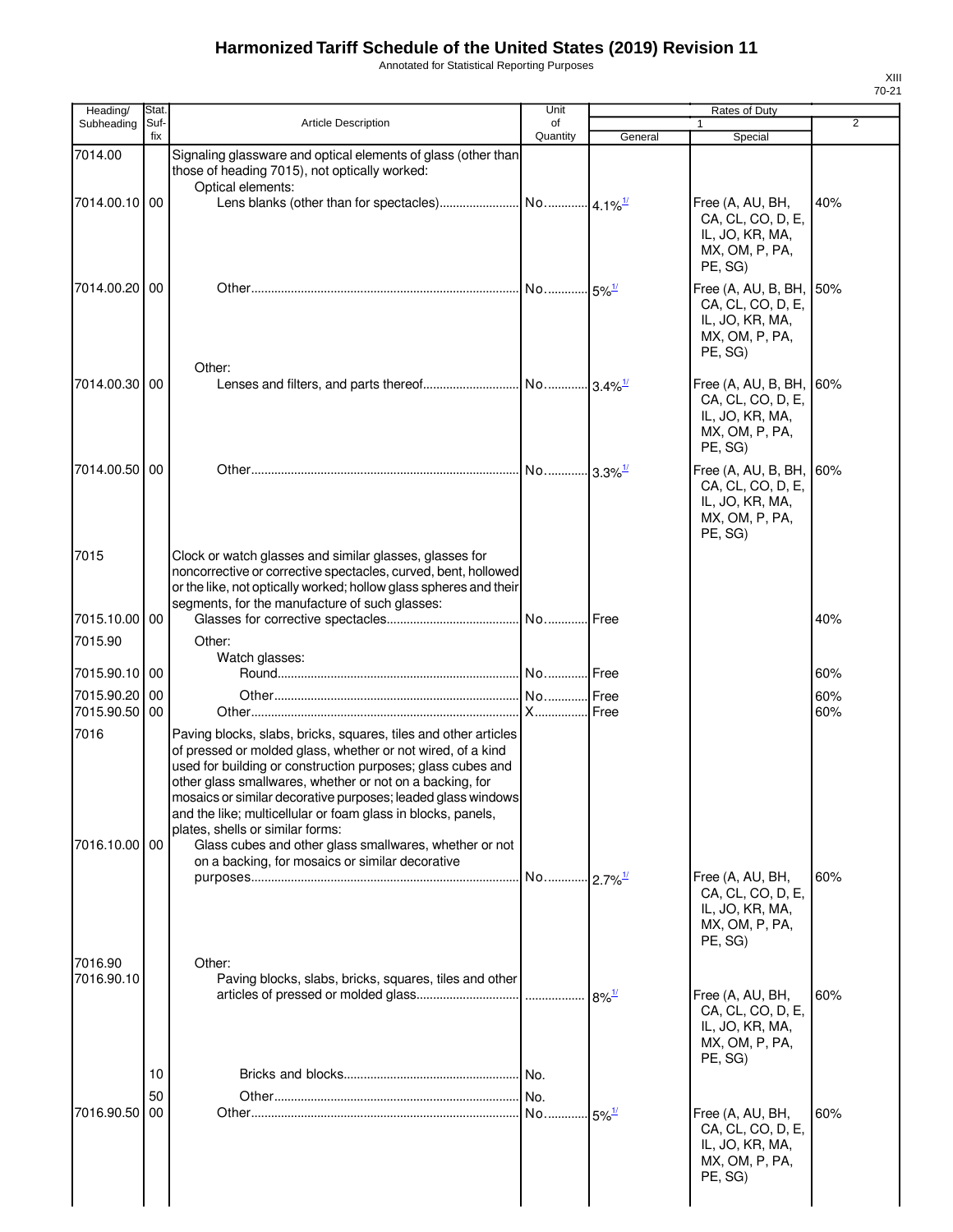Annotated for Statistical Reporting Purposes

| Heading/                 | Stat.       |                                                                                                                  | Unit                  |         | <b>Rates of Duty</b>                     |                |
|--------------------------|-------------|------------------------------------------------------------------------------------------------------------------|-----------------------|---------|------------------------------------------|----------------|
| Subheading               | Suf-<br>fix | <b>Article Description</b>                                                                                       | of<br>Quantity        | General | $\mathbf{1}$<br>Special                  | $\overline{2}$ |
| 7017                     |             | Laboratory, hygienic or pharmaceutical glassware, whether or                                                     |                       |         |                                          |                |
|                          |             | not graduated or calibrated:                                                                                     |                       |         |                                          |                |
| 7017.10<br>7017.10.30 00 |             | Of fused quartz or other fused silica:<br>Quartz reactor tubes and holders designed for insertion                |                       |         |                                          |                |
|                          |             | into diffusion and oxidation furnaces for production of                                                          |                       |         |                                          |                |
|                          |             |                                                                                                                  |                       |         |                                          | 50%            |
| 7017.10.60 00            |             |                                                                                                                  | kg 4.6% <sup>1/</sup> |         | Free (A, AU, BH,                         | 50%            |
|                          |             |                                                                                                                  |                       |         | CA, CL, CO, D, E,                        |                |
|                          |             |                                                                                                                  |                       |         | IL, JO, KR, MA,<br>MX, OM, P, PA,        |                |
|                          |             |                                                                                                                  |                       |         | PE, SG)                                  |                |
| 7017.20.00 00            |             | Of other glass having a linear coefficient of expansion not                                                      |                       |         |                                          |                |
|                          |             | exceeding 5 $\times$ 10 <sup>-6</sup> per Kelvin within a temperature range                                      | kg 6.7% <sup>1/</sup> |         | Free (A, AU, BH,                         | 85%            |
|                          |             |                                                                                                                  |                       |         | CA, CL, CO, D, E,                        |                |
|                          |             |                                                                                                                  |                       |         | IL, JO, KR, MA,                          |                |
|                          |             |                                                                                                                  |                       |         | MX, OM, P, PA,<br>PE, SG)                |                |
| 7017.90                  |             | Other:                                                                                                           |                       |         |                                          |                |
| 7017.90.10 00            |             | Microscope slides and micro cover glasses  X  Free <sup>1/</sup>                                                 |                       |         |                                          | 85%            |
| 7017.90.50 00            |             |                                                                                                                  |                       |         | Free (A, AU, BH,                         | 85%            |
|                          |             |                                                                                                                  |                       |         | CA, CL, CO, D, E,                        |                |
|                          |             |                                                                                                                  |                       |         | IL, JO, KR, MA,                          |                |
|                          |             |                                                                                                                  |                       |         | MX, OM, P, PA,<br>PE, SG)                |                |
| 7018                     |             | Glass beads, imitation pearls, imitation precious or                                                             |                       |         |                                          |                |
|                          |             | semiprecious stones and similar glass smallwares and articles                                                    |                       |         |                                          |                |
|                          |             | thereof other than imitation jewelry; glass eyes other than                                                      |                       |         |                                          |                |
|                          |             | prosthetic articles; statuettes and other ornaments of<br>lamp-worked glass, other than imitation jewelry; glass |                       |         |                                          |                |
|                          |             | microspheres not exceeding 1 mm in diameter:                                                                     |                       |         |                                          |                |
| 7018.10                  |             | Glass beads, imitation pearls, imitation precious or                                                             |                       |         |                                          |                |
| 7018.10.10 00            |             | semiprecious stones and similar glass smallwares:<br>Imitation pearls and imitation pearl beads of all shapes    |                       |         |                                          |                |
|                          |             | and colors, drilled or not drilled, but not strung (except                                                       |                       |         |                                          |                |
|                          |             |                                                                                                                  | kg 4% <sup>1/</sup>   |         | Free (A, AU, BH,                         | 60%            |
|                          |             |                                                                                                                  |                       |         | CA, CL, CO, D, E,<br>IL, JO, KR, MA,     |                |
|                          |             |                                                                                                                  |                       |         | MX, OM, P, PA,                           |                |
|                          |             |                                                                                                                  |                       |         | PE, SG)                                  |                |
| 7018.10.20 00            |             | Imitation precious or semiprecious stones (except                                                                |                       |         |                                          |                |
|                          |             |                                                                                                                  | X Free <sup>1/</sup>  |         |                                          | 20%            |
| 7018.10.50 00            |             |                                                                                                                  | X Free <sup>1/</sup>  |         |                                          | 40%            |
| 7018.20.00 00            |             | Glass microspheres not exceeding 1 mm in diameter                                                                | kg 5% <sup>1/</sup>   |         | Free $(A+, AU, BH,$<br>CA, CL, CO, D, E, | 60%            |
|                          |             |                                                                                                                  |                       |         | IL, JO, KR, MA,                          |                |
|                          |             |                                                                                                                  |                       |         | MX, OM, P, PA,                           |                |
|                          |             |                                                                                                                  |                       |         | PE, SG)                                  |                |
| 7018.90<br>7018.90.10 00 |             | Other:                                                                                                           |                       |         | Free (A, AU, BH,                         | 70%            |
|                          |             |                                                                                                                  |                       |         | CA, CL, CO, D, E,                        |                |
|                          |             |                                                                                                                  |                       |         | IL, JO, KR, MA,                          |                |
|                          |             |                                                                                                                  |                       |         | MX, OM, P, PA,<br>PE, SG)                |                |
| 7018.90.50 00            |             |                                                                                                                  | kg 6.6% <sup>1/</sup> |         | Free (A, AU, BH,                         | 60%            |
|                          |             |                                                                                                                  |                       |         | CA, CL, CO, D, E,                        |                |
|                          |             |                                                                                                                  |                       |         | IL, JO, KR, MA,                          |                |
|                          |             |                                                                                                                  |                       |         | MX, OM, P, PA,<br>PE, SG)                |                |
|                          |             |                                                                                                                  |                       |         |                                          |                |
|                          |             |                                                                                                                  |                       |         |                                          |                |
|                          |             |                                                                                                                  |                       |         |                                          |                |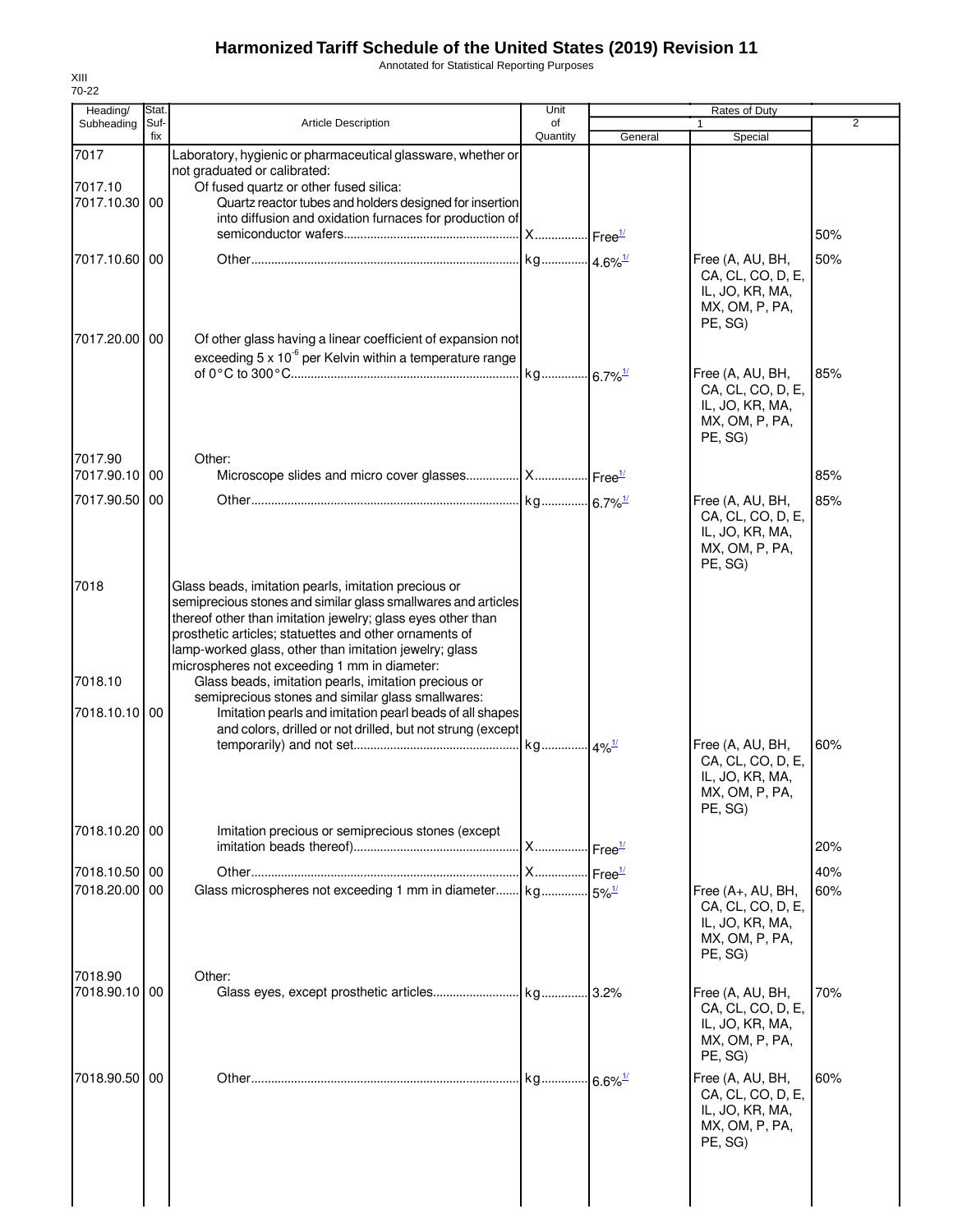Annotated for Statistical Reporting Purposes

| Heading/        | Stat. |                                                                                                                                                | Unit           | Rates of Duty |                                                                                       |                |
|-----------------|-------|------------------------------------------------------------------------------------------------------------------------------------------------|----------------|---------------|---------------------------------------------------------------------------------------|----------------|
| Subheading Suf- | fix   | Article Description                                                                                                                            | of<br>Quantity |               | 1                                                                                     | $\overline{2}$ |
| 7019            |       | Glass fibers (including glass wool) and articles thereof (for<br>example, yarn, woven fabrics):<br>Slivers, rovings, yarn and chopped strands: |                | General       | Special                                                                               |                |
| 7019.11.00 00   |       | Chopped strands, of a length of not more than                                                                                                  |                |               | Free (A, AU, BH,<br>CA, CL, CO, D, E,<br>IL, JO, KR, MA,<br>MX, OM, P, PA,<br>PE, SG) | 50%            |
| 7019.12.00      |       |                                                                                                                                                |                |               | Free (A, AU, BH,<br>CA, CL, CO, D, E,<br>IL, JO, KR, MA,<br>MX, OM, P, PA,<br>PE, SG) | 50%            |
|                 | 40    | Of a kind used in industry as packing or lubricating                                                                                           | kg             |               |                                                                                       |                |
|                 | 80    |                                                                                                                                                | . kg           |               |                                                                                       |                |
|                 |       |                                                                                                                                                |                |               |                                                                                       |                |
|                 |       |                                                                                                                                                |                |               |                                                                                       |                |
|                 |       |                                                                                                                                                |                |               |                                                                                       |                |
|                 |       |                                                                                                                                                |                |               |                                                                                       |                |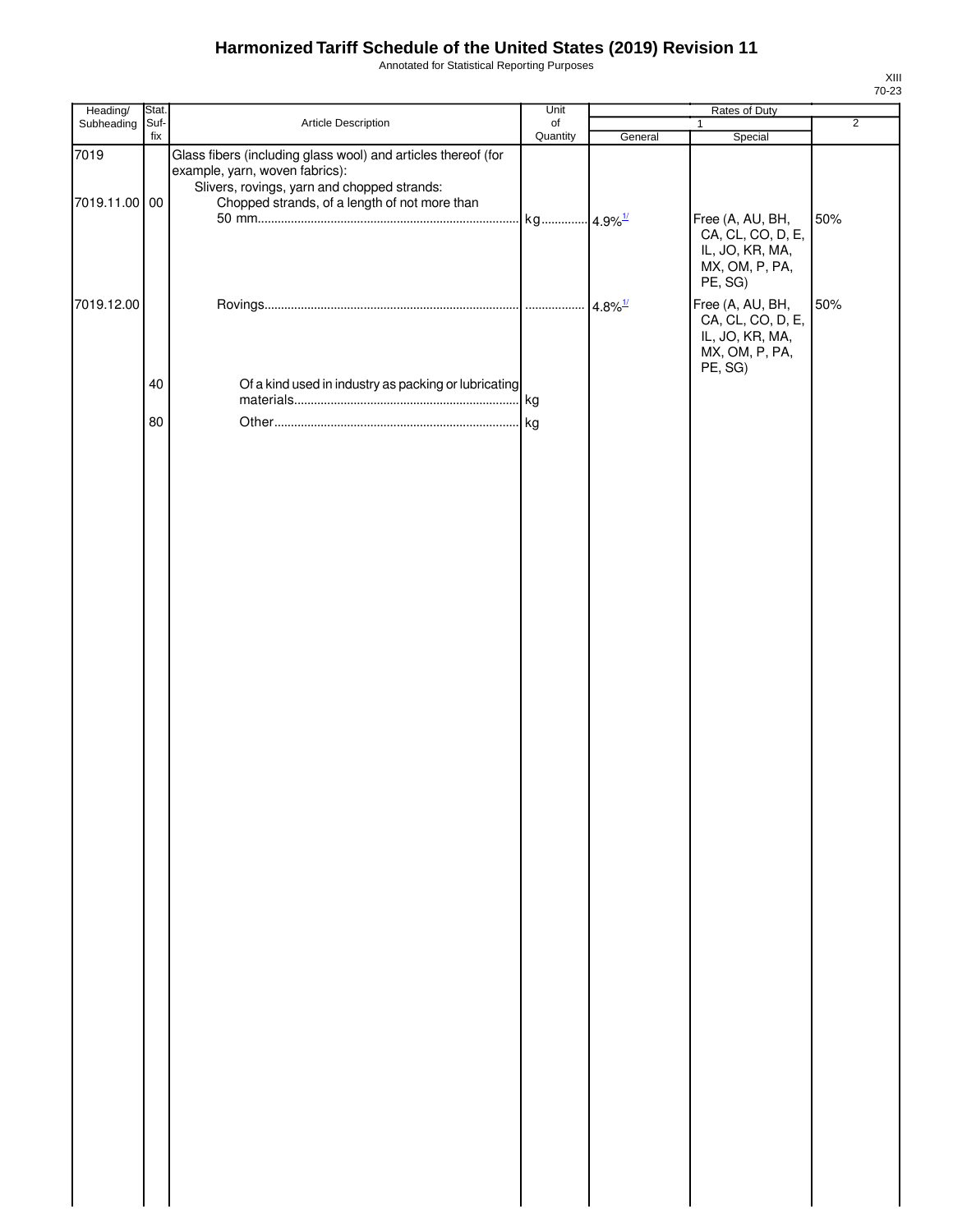Annotated for Statistical Reporting Purposes

| Heading/      | Stat.       |                                                                                                                                                                                                                                                                            | Unit                   |         | Rates of Duty                                                                                                              |     |
|---------------|-------------|----------------------------------------------------------------------------------------------------------------------------------------------------------------------------------------------------------------------------------------------------------------------------|------------------------|---------|----------------------------------------------------------------------------------------------------------------------------|-----|
| Subheading    | Suf-<br>fix | <b>Article Description</b>                                                                                                                                                                                                                                                 | of<br>Quantity         | General | Special                                                                                                                    | 2   |
| 7019 (con.)   |             | Glass fibers (including glass wool) and articles thereof (for<br>example, yarn, woven fabrics): (con.)<br>Slivers, rovings, yarn and chopped strands: (con.)                                                                                                               |                        |         |                                                                                                                            |     |
| 7019.19       |             | Other:<br>Yarns:<br>Not colored:                                                                                                                                                                                                                                           |                        |         |                                                                                                                            |     |
| 7019.19.05    | 00          | Fiberglass rubber reinforcing yarn, made<br>from electrically nonconductive continuous<br>fiberglass filaments 9 microns in diameter<br>to 11 microns in diameter and impregnated<br>with resorcinol formaldehyde latex<br>treatment for adhesion to polymeric             |                        |         |                                                                                                                            | 50% |
| 7019.19.15    |             |                                                                                                                                                                                                                                                                            |                        |         | Free (AU, BH, CA,<br>CL, CO, IL, JO,<br>KR, MA, MX, OM,<br>P, PA, PE, SG)                                                  | 50% |
|               | 40<br>80    | Of a kind used in industry as packing<br>or lubricating materials (201) kg                                                                                                                                                                                                 |                        |         |                                                                                                                            |     |
| 7019.19.24    | 00          | Colored:<br>Fiberglass rubber reinforcing yarn, made<br>from electrically nonconductive continuous<br>fiberglass filaments 9 microns in diameter<br>to 11 microns in diameter and impregnated<br>with resorcinol formaldehyde latex<br>treatment for adhesion to polymeric |                        |         |                                                                                                                            | 60% |
| 7019.19.28    | 00          |                                                                                                                                                                                                                                                                            |                        |         | Free (AU, BH, CA,<br>CL, CO, IL, JO,                                                                                       | 60% |
| 7019.19.30 00 |             |                                                                                                                                                                                                                                                                            |                        |         | KR, MA, MX, OM,<br>P, PA, PE, SG)<br>Free (A, AU, BH,<br>CA, CL, CO, D, E,<br>IL, JO, KR, MA,<br>MX, OM, P, PA,<br>PE, SG) | 50% |
| 7019.19.70 00 |             | Fiberglass rubber reinforcing cord, made from<br>electrically nonconductive continuous fiberglass<br>filaments 9 microns in diameter to 11 microns in<br>diameter and impregnated with resorcinol<br>formaldehyde latex treatment for adhesion to                          |                        |         |                                                                                                                            | 50% |
| 7019.19.90 00 |             |                                                                                                                                                                                                                                                                            | kg 4.2% <sup>12/</sup> |         | Free (A+, AU, BH,<br>CA, CL, CO, D, E*,<br>IL, JO, KR, MA,<br>MX, OM, P, PA,<br>PE, SG)                                    | 50% |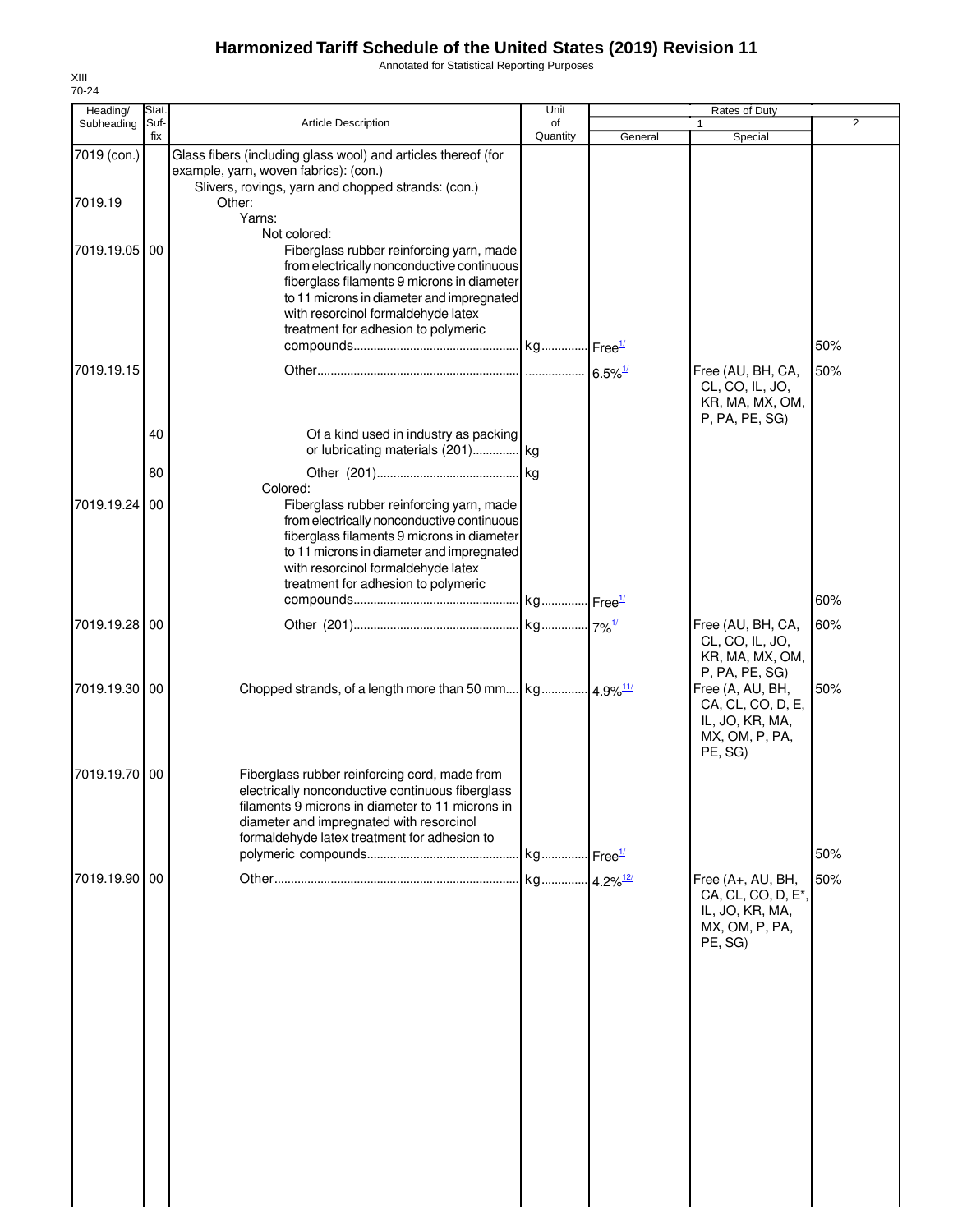Annotated for Statistical Reporting Purposes

| Heading/                     | Stat.          |                                                                                                                                                                                                  | Unit                                                           | Rates of Duty         |                                                                                              |                |  |
|------------------------------|----------------|--------------------------------------------------------------------------------------------------------------------------------------------------------------------------------------------------|----------------------------------------------------------------|-----------------------|----------------------------------------------------------------------------------------------|----------------|--|
| Subheading                   | Suf-<br>fix    | Article Description                                                                                                                                                                              | of<br>Quantity                                                 | General               | 1<br>Special                                                                                 | $\overline{2}$ |  |
| 7019 (con.)<br>7019.31.00 00 |                | Glass fibers (including glass wool) and articles thereof (for<br>example, yarn, woven fabrics): (con.)<br>Thin sheets (voiles), webs, mats, mattresses, boards and<br>similar nonwoven products: | kg 4.3% <sup>1/</sup>                                          |                       | Free (A, AU, B, BH, 50%<br>CA, CL, CO, D, E,<br>IL, JO, KR, MA,<br>MX, OM, P, PA,<br>PE, SG) |                |  |
| 7019.32.00 00                |                |                                                                                                                                                                                                  |                                                                |                       | Free (A, AU, B, BH, 50%<br>CA, CL, CO, D, E,<br>IL, JO, KR, MA,<br>MX, OM, P, PA,<br>PE, SG) |                |  |
| 7019.39<br>7019.39.10        | 10<br>20<br>90 | Other:                                                                                                                                                                                           | m <sup>2</sup><br>kg<br>m <sup>2</sup><br>kg<br>m <sup>2</sup> |                       | Free (A, AU, B, BH, 50%<br>CA, CL, CO, D, E,<br>IL, JO, KR, MA,<br>MX, OM, P, PA,<br>PE, SG) |                |  |
| 7019.39.50 00                |                |                                                                                                                                                                                                  | kg<br>m <sup>2</sup><br>kg                                     | $4.9\%$ <sup>1/</sup> | Free (A, AU, B, BH, 50%<br>CA, CL, CO, D, E,<br>IL, JO, KR, MA,<br>MX, OM, P, PA,<br>PE, SG) |                |  |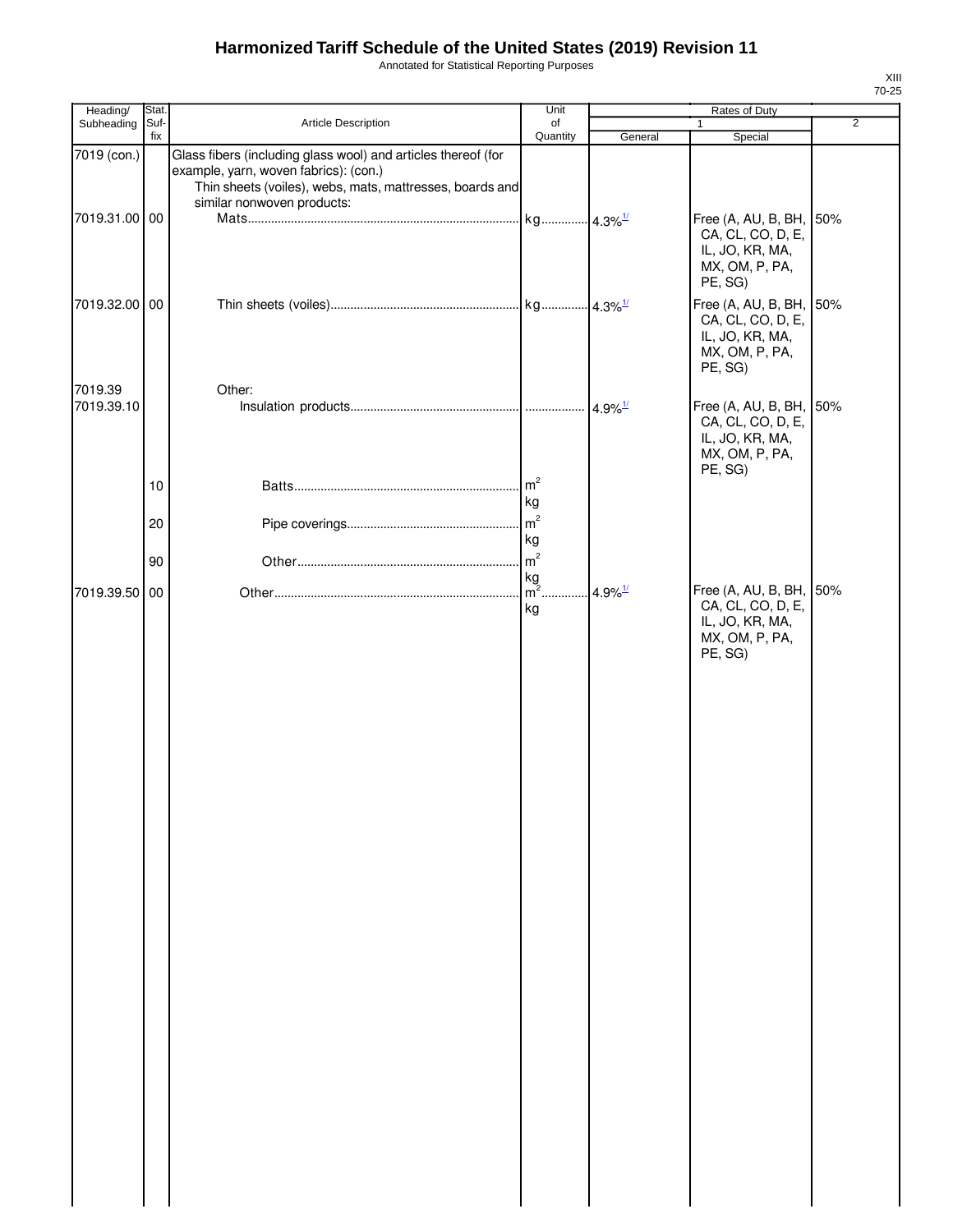Annotated for Statistical Reporting Purposes

| Heading/               | Stat.       |                                                                                                                                                                                                                                                                                                        | Unit                              |                       | <b>Rates of Duty</b>                                                      |                |
|------------------------|-------------|--------------------------------------------------------------------------------------------------------------------------------------------------------------------------------------------------------------------------------------------------------------------------------------------------------|-----------------------------------|-----------------------|---------------------------------------------------------------------------|----------------|
| Subheading             | Suf-<br>fix | Article Description                                                                                                                                                                                                                                                                                    | of<br>Quantity                    | General               | 1<br>Special                                                              | $\overline{2}$ |
| 7019 (con.)<br>7019.40 |             | Glass fibers (including glass wool) and articles thereof (for<br>example, yarn, woven fabrics): (con.)<br>Woven fabrics of rovings:                                                                                                                                                                    |                                   |                       |                                                                           |                |
| 7019.40.05             | 00          | Of a width not exceeding 30 cm:<br>Fiberglass tire cord fabric woven from electrically<br>nonconductive continuous fiberglass filaments<br>9 microns in diameter to 11 microns in diameter<br>and impregnated with resorcinol formaldehyde<br>latex treatment for adhesion to polymeric                | $m2$ .<br>kg                      | Free $\frac{1}{2}$    |                                                                           | 50%            |
| 7019.40.15 00          |             | Other:                                                                                                                                                                                                                                                                                                 | $m2$<br>kg                        | $6\%$ <sup>1/</sup>   | Free (AU, BH, CA,<br>CL, CO, IL, JO,<br>KR, MA, MX, OM,<br>P, PA, PE, SG) | 50%            |
| 7019.40.30             | 00          | Not colored:<br>Fiberglass tire cord fabric woven from<br>electrically nonconductive continuous<br>fiberglass filaments 9 microns in diameter to<br>11 microns in diameter and impregnated with<br>resorcinol formaldehyde latex treatment for<br>adhesion to polymeric compounds (622)                | $m^2$                             | $.$ Free $1/$         |                                                                           | 50%            |
| 7019.40.40             |             |                                                                                                                                                                                                                                                                                                        | kg                                | $7.3\%$ <sup>1/</sup> | Free (AU, BH, CA,<br>CL, CO, IL, JO,<br>KR, MA, MX, OM,<br>P, PA, PE, SG) | 50%            |
|                        | 30          | Silica filament fabric of filaments with a<br>silica content greater than 93 percent                                                                                                                                                                                                                   | $\mathsf{Im}^2$<br>kg             |                       |                                                                           |                |
|                        | 60          | Colored:                                                                                                                                                                                                                                                                                               | $\mathsf{I}$ m <sup>2</sup><br>kg |                       |                                                                           |                |
| 7019.40.70             | 00          | Fiberglass tire cord fabric woven from<br>electrically nonconductive continuous<br>fiberglass filaments 9 microns in diameter to<br>11 microns in meter and impregnated with<br>resorcinol formaldehyde latex treatment for<br>adhesion to polymeric compounds (622) m <sup>2</sup> Free <sup>1/</sup> |                                   |                       |                                                                           | 60%            |
| 7019.40.90             |             |                                                                                                                                                                                                                                                                                                        | kg                                | 7%                    | Free (AU, BH, CA,<br>CL, CO, IL, JO,<br>KR, MA, MX, OM,                   | 60%            |
|                        | 30          | Silica filament fabric of filaments with a<br>silica content greater than 93 percent                                                                                                                                                                                                                   | m <sup>2</sup><br>kg              |                       | P, PA, PE, SG)                                                            |                |
|                        | 60          |                                                                                                                                                                                                                                                                                                        | m <sup>2</sup><br>kg              |                       |                                                                           |                |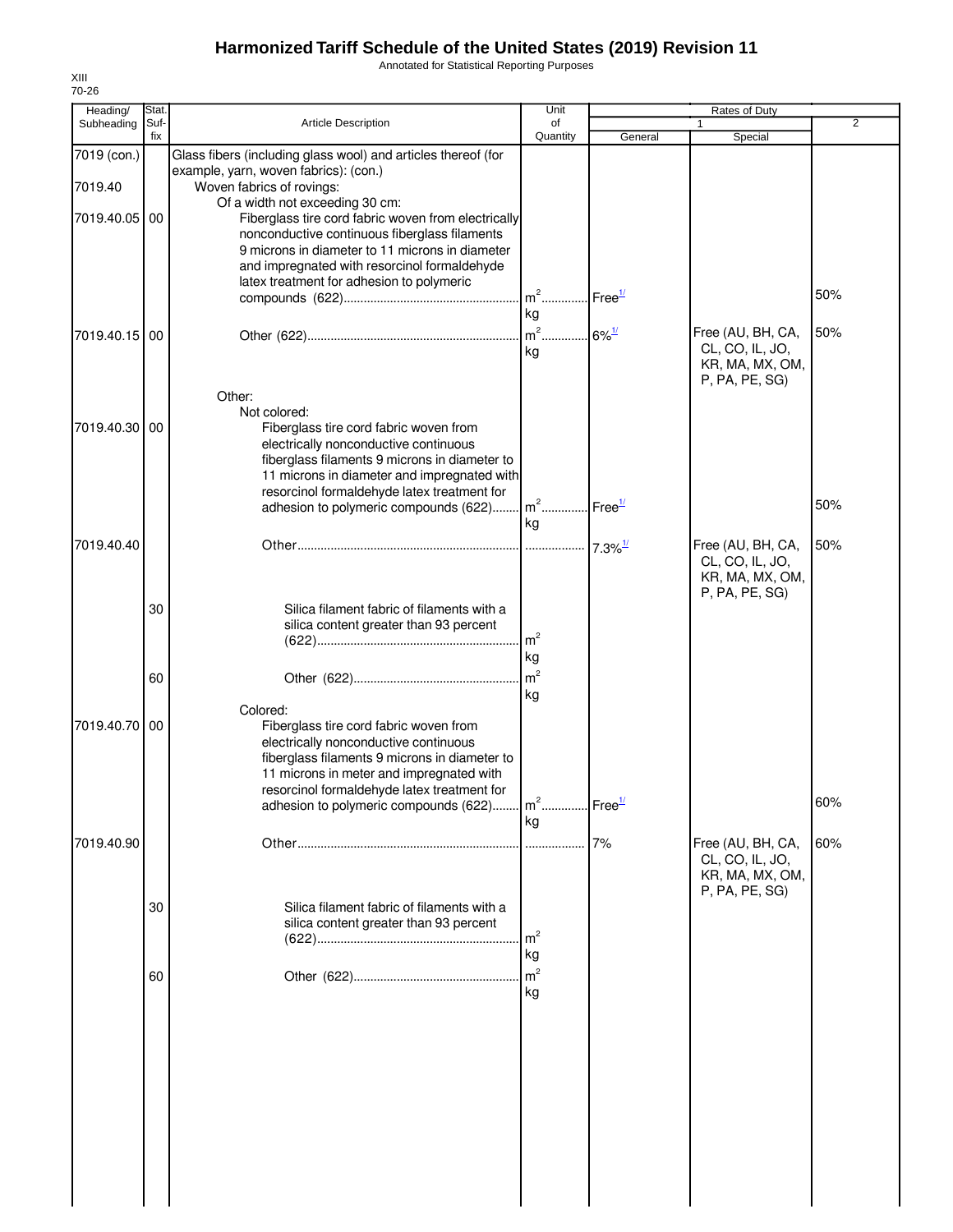Annotated for Statistical Reporting Purposes

| Heading/                                | Stat.       |                                                                                                                                                                                                                                                                                                                                                                                                                    | Unit                 |                     | Rates of Duty                                           |                |
|-----------------------------------------|-------------|--------------------------------------------------------------------------------------------------------------------------------------------------------------------------------------------------------------------------------------------------------------------------------------------------------------------------------------------------------------------------------------------------------------------|----------------------|---------------------|---------------------------------------------------------|----------------|
| Subheading                              | Suf-<br>fix | Article Description                                                                                                                                                                                                                                                                                                                                                                                                | of<br>Quantity       | General             | $\mathbf{1}$<br>Special                                 | $\overline{2}$ |
| 7019 (con.)<br>7019.51<br>7019.51.10 00 |             | Glass fibers (including glass wool) and articles thereof (for<br>example, yarn, woven fabrics): (con.)<br>Other woven fabrics:<br>Of a width not exceeding 30 cm:<br>Fiberglass tire cord woven from electrically<br>nonconductive continuous fiberglass filaments<br>9 microns in diameter to 11 microns in diameter<br>and impregnated with resorcinol formaldehyde<br>latex treatment for adhesion to polymeric | $m2$<br>kg           | Free <sup>1/</sup>  |                                                         | 50%            |
| 7019.51.90                              |             |                                                                                                                                                                                                                                                                                                                                                                                                                    |                      | $6\%$ <sup>1/</sup> | Free (AU, BH, CA,<br>CL, CO, IL, JO,<br>KR, MA, MX, OM, | 50%            |
|                                         | 10          | Weighing 185 grams or less per square meter                                                                                                                                                                                                                                                                                                                                                                        | $\mathsf{m}^2$<br>kg |                     | P, PA, PE, SG)                                          |                |
|                                         | 90          |                                                                                                                                                                                                                                                                                                                                                                                                                    | kg                   |                     |                                                         |                |
|                                         |             |                                                                                                                                                                                                                                                                                                                                                                                                                    |                      |                     |                                                         |                |
|                                         |             |                                                                                                                                                                                                                                                                                                                                                                                                                    |                      |                     |                                                         |                |
|                                         |             |                                                                                                                                                                                                                                                                                                                                                                                                                    |                      |                     |                                                         |                |
|                                         |             |                                                                                                                                                                                                                                                                                                                                                                                                                    |                      |                     |                                                         |                |
|                                         |             |                                                                                                                                                                                                                                                                                                                                                                                                                    |                      |                     |                                                         |                |
|                                         |             |                                                                                                                                                                                                                                                                                                                                                                                                                    |                      |                     |                                                         |                |
|                                         |             |                                                                                                                                                                                                                                                                                                                                                                                                                    |                      |                     |                                                         |                |
|                                         |             |                                                                                                                                                                                                                                                                                                                                                                                                                    |                      |                     |                                                         |                |
|                                         |             |                                                                                                                                                                                                                                                                                                                                                                                                                    |                      |                     |                                                         |                |
|                                         |             |                                                                                                                                                                                                                                                                                                                                                                                                                    |                      |                     |                                                         |                |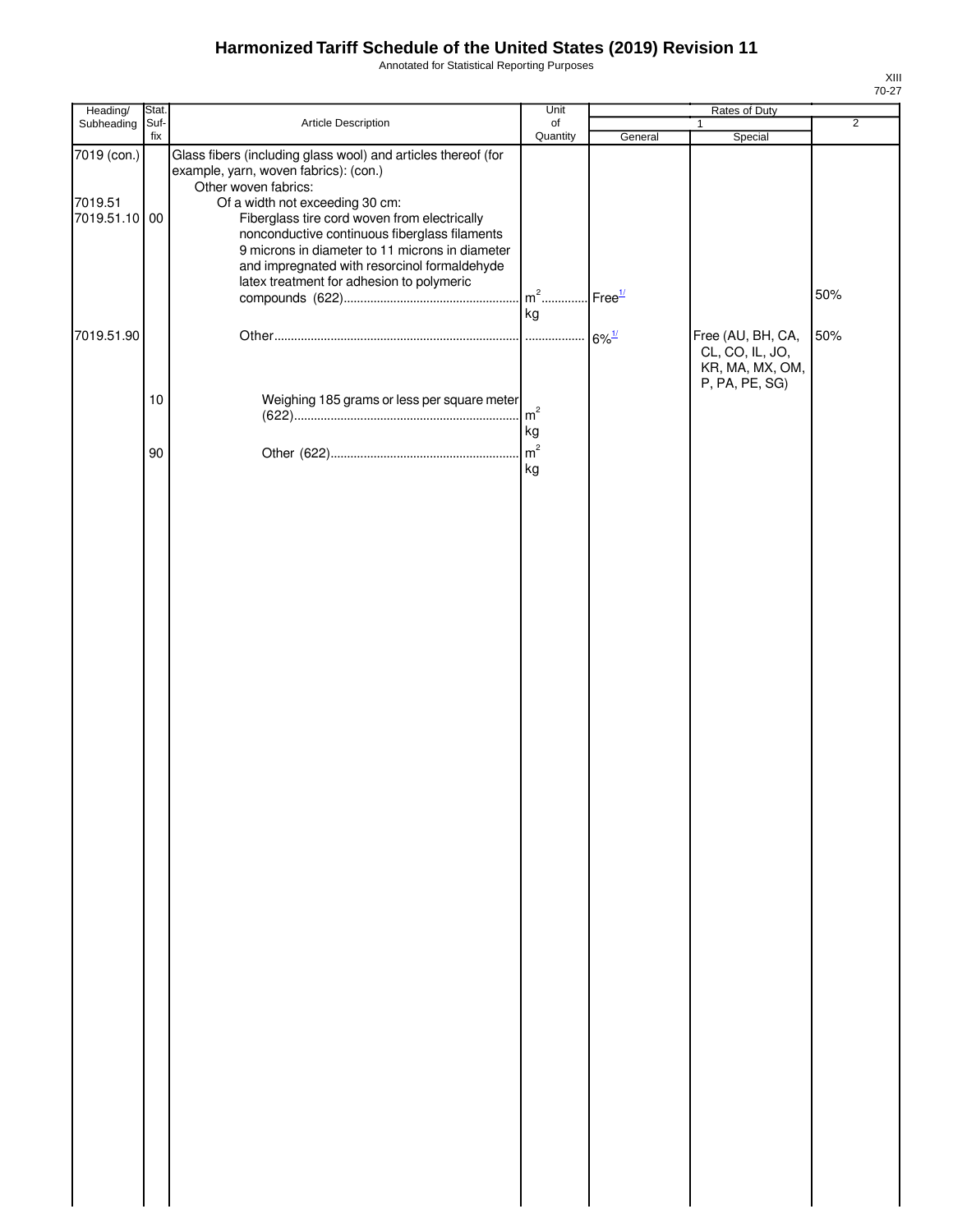Annotated for Statistical Reporting Purposes

| Heading/               | Stat.<br>Suf- |                                                                                                                                                                                                                                                                                                                           | Unit                 |                       | Rates of Duty<br>1                                                        | $\overline{2}$ |
|------------------------|---------------|---------------------------------------------------------------------------------------------------------------------------------------------------------------------------------------------------------------------------------------------------------------------------------------------------------------------------|----------------------|-----------------------|---------------------------------------------------------------------------|----------------|
| Subheading             | fix           | <b>Article Description</b>                                                                                                                                                                                                                                                                                                | of<br>Quantity       | General               | Special                                                                   |                |
| 7019 (con.)<br>7019.52 |               | Glass fibers (including glass wool) and articles thereof (for<br>example, yarn, woven fabrics): (con.)<br>Other woven fabrics: (con.)<br>Of a width exceeding 30 cm, plain weave, weighing<br>less than 250g/m <sup>2</sup> , of filaments measuring per single<br>yarn not more than 136 tex:                            |                      |                       |                                                                           |                |
| 7019.52.30 00          |               | Not colored:<br>Fiberglass tire cord fabric woven from<br>electrically nonconductive continuous<br>fiberglass filaments 9 microns in diameter to<br>11 microns in diameter and impregnated with<br>resorcinol formaldehyde latex treatment for<br>adhesion to polymeric compounds (622) m <sup>2</sup> Free <sup>1/</sup> |                      |                       |                                                                           | 50%            |
| 7019.52.40             |               |                                                                                                                                                                                                                                                                                                                           | kg                   | $7.3\%$ <sup>1/</sup> | Free (AU, BH, CA,<br>CL, CO, IL, JO,<br>KR, MA, MX, OM,<br>P, PA, PE, SG) | 50%            |
|                        | 10            | Weighing 185 grams or less per square                                                                                                                                                                                                                                                                                     | m <sup>2</sup><br>kg |                       |                                                                           |                |
|                        | 21            | Weighing more than 215 grams per square<br>meter, with a filament diameter of 7 to                                                                                                                                                                                                                                        | m <sup>2</sup><br>kg |                       |                                                                           |                |
|                        | 96            | Colored:                                                                                                                                                                                                                                                                                                                  | kg                   |                       |                                                                           |                |
| 7019.52.70 00          |               | Fiberglass tire cord fabric woven from<br>electrically nonconductive continuous<br>fiberglass filaments 9 microns in diameter to<br>11 microns in diameter and impregnated with<br>resorcinol formaldehyde latex treatment for<br>adhesion to polymeric compounds (622) m <sup>2</sup> Free <sup>1/</sup>                 |                      |                       |                                                                           | 60%            |
| 7019.52.90             |               |                                                                                                                                                                                                                                                                                                                           | kg                   | $7\%$ <sup>1/</sup>   | Free (AU, BH, CA,<br>CL, CO, IL, JO,<br>KR, MA, MX, OM,                   | 60%            |
|                        | 10            | Weighing 185 grams or less per square                                                                                                                                                                                                                                                                                     | m <sup>2</sup><br>kg |                       | P, PA, PE, SG)                                                            |                |
|                        | 21            | Weighing more than 215 grams per square<br>meter, with a filament diameter of 7 to                                                                                                                                                                                                                                        | m <sup>2</sup><br>kg |                       |                                                                           |                |
|                        | 96            |                                                                                                                                                                                                                                                                                                                           | m <sup>2</sup><br>kg |                       |                                                                           |                |
|                        |               |                                                                                                                                                                                                                                                                                                                           |                      |                       |                                                                           |                |
|                        |               |                                                                                                                                                                                                                                                                                                                           |                      |                       |                                                                           |                |
|                        |               |                                                                                                                                                                                                                                                                                                                           |                      |                       |                                                                           |                |
|                        |               |                                                                                                                                                                                                                                                                                                                           |                      |                       |                                                                           |                |

XIII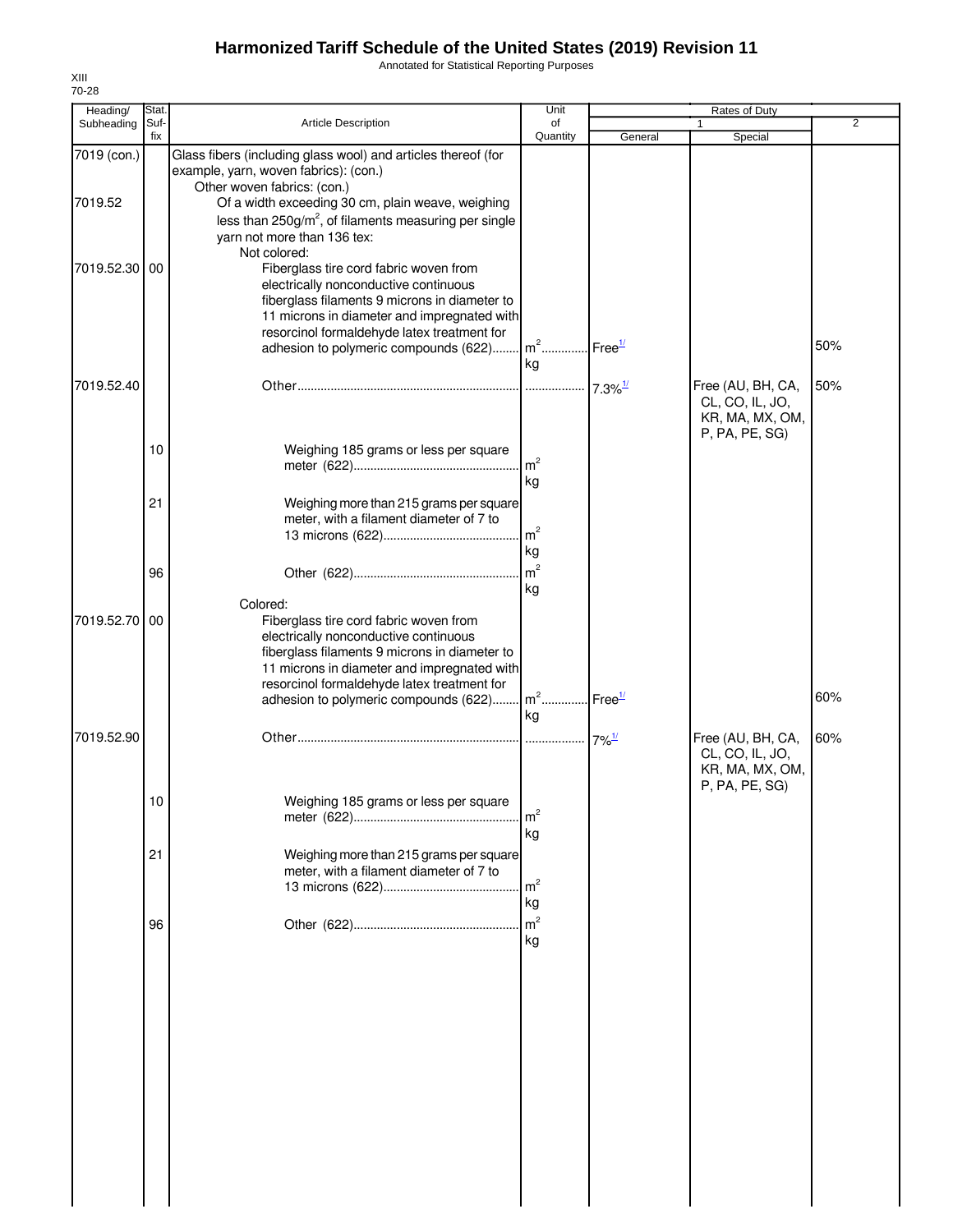Annotated for Statistical Reporting Purposes

| Heading/      | Stat.       |                                                                                                                                       | Unit                                    |         | Rates of Duty                                        |                |
|---------------|-------------|---------------------------------------------------------------------------------------------------------------------------------------|-----------------------------------------|---------|------------------------------------------------------|----------------|
| Subheading    | Suf-<br>fix | <b>Article Description</b>                                                                                                            | of<br>Quantity                          | General | Special                                              | $\overline{2}$ |
| 7019 (con.)   |             | Glass fibers (including glass wool) and articles thereof (for<br>example, yarn, woven fabrics): (con.)                                |                                         |         |                                                      |                |
| 7019.59       |             | Other woven fabrics: (con.)<br>Other:                                                                                                 |                                         |         |                                                      |                |
| 7019.59.30 00 |             | Not colored:<br>Fiberglass tire cord fabric woven from                                                                                |                                         |         |                                                      |                |
|               |             | electrically nonconductive continuous<br>fiberglass filaments 9 microns in diameter to<br>11 microns in diameter and impregnated with |                                         |         |                                                      |                |
|               |             | resorcinol formaldehyde latex treatment for                                                                                           |                                         |         |                                                      |                |
|               |             | adhesion to polymeric compounds (622)                                                                                                 | m <sup>2</sup> Free <sup>1/</sup><br>kg |         |                                                      | 50%            |
| 7019.59.40    |             |                                                                                                                                       |                                         |         | Free (AU, BH, CA,                                    | 50%            |
|               |             |                                                                                                                                       |                                         |         | CL, CO, IL, JO,<br>KR, MA, MX, OM,<br>P, PA, PE, SG) |                |
|               | 10          | Weighing 185 grams or less per square                                                                                                 |                                         |         |                                                      |                |
|               |             |                                                                                                                                       | m <sup>2</sup><br>kg                    |         |                                                      |                |
|               |             |                                                                                                                                       |                                         |         |                                                      |                |
|               | 21          | Weighing more than 215 grams per square<br>meter, with a filament diameter of 7 to                                                    |                                         |         |                                                      |                |
|               |             |                                                                                                                                       | m <sup>2</sup>                          |         |                                                      |                |
|               |             |                                                                                                                                       | kg                                      |         |                                                      |                |
|               | 96          |                                                                                                                                       | m <sup>2</sup>                          |         |                                                      |                |
|               |             | Colored:                                                                                                                              | kg                                      |         |                                                      |                |
| 7019.59.70 00 |             | Fiberglass tire cord fabric woven from                                                                                                |                                         |         |                                                      |                |
|               |             | electrically nonconductive continuous                                                                                                 |                                         |         |                                                      |                |
|               |             | fiberglass filaments 9 microns in diameter to<br>11 microns in diameter and impregnated with                                          |                                         |         |                                                      |                |
|               |             | resorcinol formaldehyde latex treatment for                                                                                           |                                         |         |                                                      |                |
|               |             | adhesion to polymeric compounds (622)                                                                                                 | m <sup>2</sup> Free <sup>1/</sup>       |         |                                                      | 60%            |
|               |             |                                                                                                                                       | kg                                      |         |                                                      |                |
| 7019.59.90    |             |                                                                                                                                       |                                         |         | Free (AU, BH, CA,<br>CL, CO, IL, JO,                 | 60%            |
|               |             |                                                                                                                                       |                                         |         | KR, MA, MX, OM,<br>P, PA, PE, SG)                    |                |
|               | 10          | Weighing 185 grams or less per square                                                                                                 |                                         |         |                                                      |                |
|               |             |                                                                                                                                       |                                         |         |                                                      |                |
|               |             |                                                                                                                                       | kg                                      |         |                                                      |                |
|               | 21          | Weighing more than 215 grams per square                                                                                               |                                         |         |                                                      |                |
|               |             | meter, with a filament diameter of 7 to                                                                                               | m <sup>2</sup>                          |         |                                                      |                |
|               |             |                                                                                                                                       | kg                                      |         |                                                      |                |
|               | 96          |                                                                                                                                       | m <sup>2</sup>                          |         |                                                      |                |
|               |             |                                                                                                                                       | kg                                      |         |                                                      |                |
|               |             |                                                                                                                                       |                                         |         |                                                      |                |
|               |             |                                                                                                                                       |                                         |         |                                                      |                |
|               |             |                                                                                                                                       |                                         |         |                                                      |                |
|               |             |                                                                                                                                       |                                         |         |                                                      |                |
|               |             |                                                                                                                                       |                                         |         |                                                      |                |
|               |             |                                                                                                                                       |                                         |         |                                                      |                |
|               |             |                                                                                                                                       |                                         |         |                                                      |                |
|               |             |                                                                                                                                       |                                         |         |                                                      |                |
|               |             |                                                                                                                                       |                                         |         |                                                      |                |
|               |             |                                                                                                                                       |                                         |         |                                                      |                |
|               |             |                                                                                                                                       |                                         |         |                                                      |                |
|               |             |                                                                                                                                       |                                         |         |                                                      |                |
|               |             |                                                                                                                                       |                                         |         |                                                      |                |
|               |             |                                                                                                                                       |                                         |         |                                                      |                |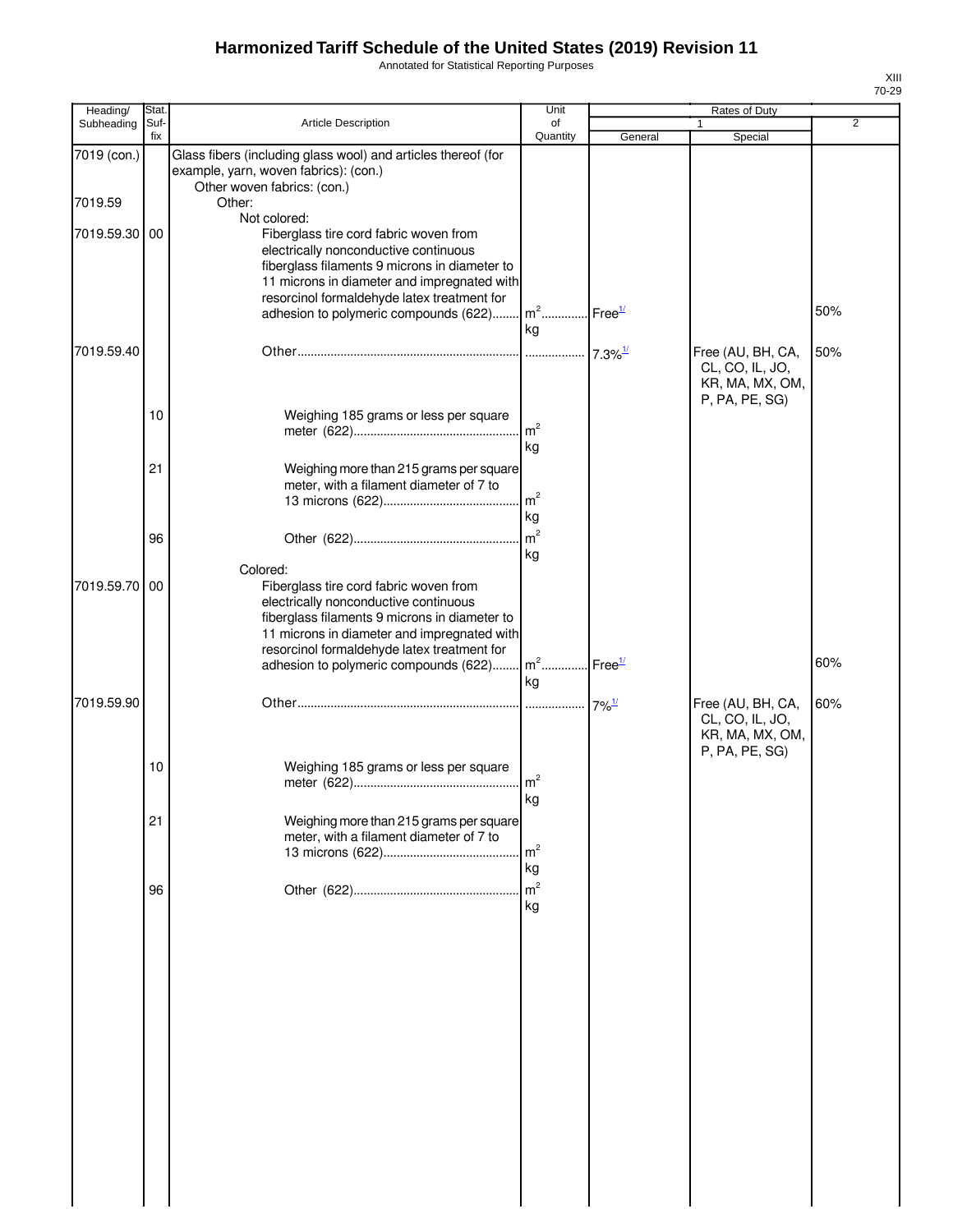Annotated for Statistical Reporting Purposes

| Heading/                 | Stat.       |                                                               | Unit           |                       | Rates of Duty                                |              |
|--------------------------|-------------|---------------------------------------------------------------|----------------|-----------------------|----------------------------------------------|--------------|
| Subheading               | Suf-<br>fix | Article Description                                           | of<br>Quantity | General               | $\mathbf{1}$<br>Special                      | 2            |
| 7019 (con.)              |             | Glass fibers (including glass wool) and articles thereof (for |                |                       |                                              |              |
|                          |             | example, yarn, woven fabrics): (con.)                         |                |                       |                                              |              |
| 7019.90<br>7019.90.10 00 |             | Other:                                                        | $m2$           | $4.8\%$ <sup>1/</sup> | Free (A+, AU, BH,                            | 60%          |
|                          |             |                                                               | kg             |                       | CA, CL, CO, D, E,                            |              |
|                          |             |                                                               |                |                       | IL, JO, KR, MA,                              |              |
|                          |             |                                                               |                |                       | MX, OM, P, PA,<br>PE, SG)                    |              |
|                          |             |                                                               |                |                       |                                              |              |
| 7019.90.50               |             |                                                               |                | $4.3\%$ <sup>1/</sup> | Free (A, AU, B, BH, 50%<br>CA, CL, CO, D, E, |              |
|                          |             |                                                               |                |                       | IL, JO, KR, MA,                              |              |
|                          |             |                                                               |                |                       | MX, OM, P, PA,                               |              |
|                          | 20          |                                                               | m <sup>2</sup> |                       | PE, SG)                                      |              |
|                          |             |                                                               | kg             |                       |                                              |              |
|                          | 40          |                                                               | m <sup>2</sup> |                       |                                              |              |
|                          |             |                                                               | kg             |                       |                                              |              |
|                          | 50          |                                                               | m <sup>2</sup> |                       |                                              |              |
|                          |             |                                                               | kg             |                       |                                              |              |
| 7020.00                  |             | Other articles of glass:                                      |                |                       |                                              |              |
| 7020.00.30 00            |             | Quartz reactor tubes and holders designed for insertion       |                |                       |                                              |              |
|                          |             | into diffusion and oxidation furnaces for production of       |                |                       |                                              | 55%          |
| 7020.00.40 00            |             | Glass inners for vacuum flasks or for other vacuum            |                |                       |                                              |              |
|                          |             |                                                               |                |                       | Free (A, AU, BH,                             | 37.5¢ each + |
|                          |             |                                                               |                |                       | CA, CL, CO, D, E,                            | 45%          |
|                          |             |                                                               |                |                       | IL, JO, KR, MA,                              |              |
|                          |             |                                                               |                |                       | MX, OM, P, PA,<br>PE, SG)                    |              |
| 7020.00.60 00            |             |                                                               |                |                       | Free (A, AU, BH,                             | 55%          |
|                          |             |                                                               |                |                       | CA, CL, CO, D, E,                            |              |
|                          |             |                                                               |                |                       | IL, JO, KR, MA,                              |              |
|                          |             |                                                               |                |                       | MX, OM, P, PA,                               |              |
|                          |             |                                                               |                |                       | PE, SG)                                      |              |
|                          |             |                                                               |                |                       |                                              |              |
|                          |             |                                                               |                |                       |                                              |              |
|                          |             |                                                               |                |                       |                                              |              |
|                          |             |                                                               |                |                       |                                              |              |
|                          |             |                                                               |                |                       |                                              |              |
|                          |             |                                                               |                |                       |                                              |              |
|                          |             |                                                               |                |                       |                                              |              |
|                          |             |                                                               |                |                       |                                              |              |
|                          |             |                                                               |                |                       |                                              |              |
|                          |             |                                                               |                |                       |                                              |              |
|                          |             |                                                               |                |                       |                                              |              |
|                          |             |                                                               |                |                       |                                              |              |
|                          |             |                                                               |                |                       |                                              |              |
|                          |             |                                                               |                |                       |                                              |              |
|                          |             |                                                               |                |                       |                                              |              |
|                          |             |                                                               |                |                       |                                              |              |
|                          |             |                                                               |                |                       |                                              |              |
|                          |             |                                                               |                |                       |                                              |              |
|                          |             |                                                               |                |                       |                                              |              |
|                          |             |                                                               |                |                       |                                              |              |
|                          |             |                                                               |                |                       |                                              |              |
|                          |             |                                                               |                |                       |                                              |              |
|                          |             |                                                               |                |                       |                                              |              |